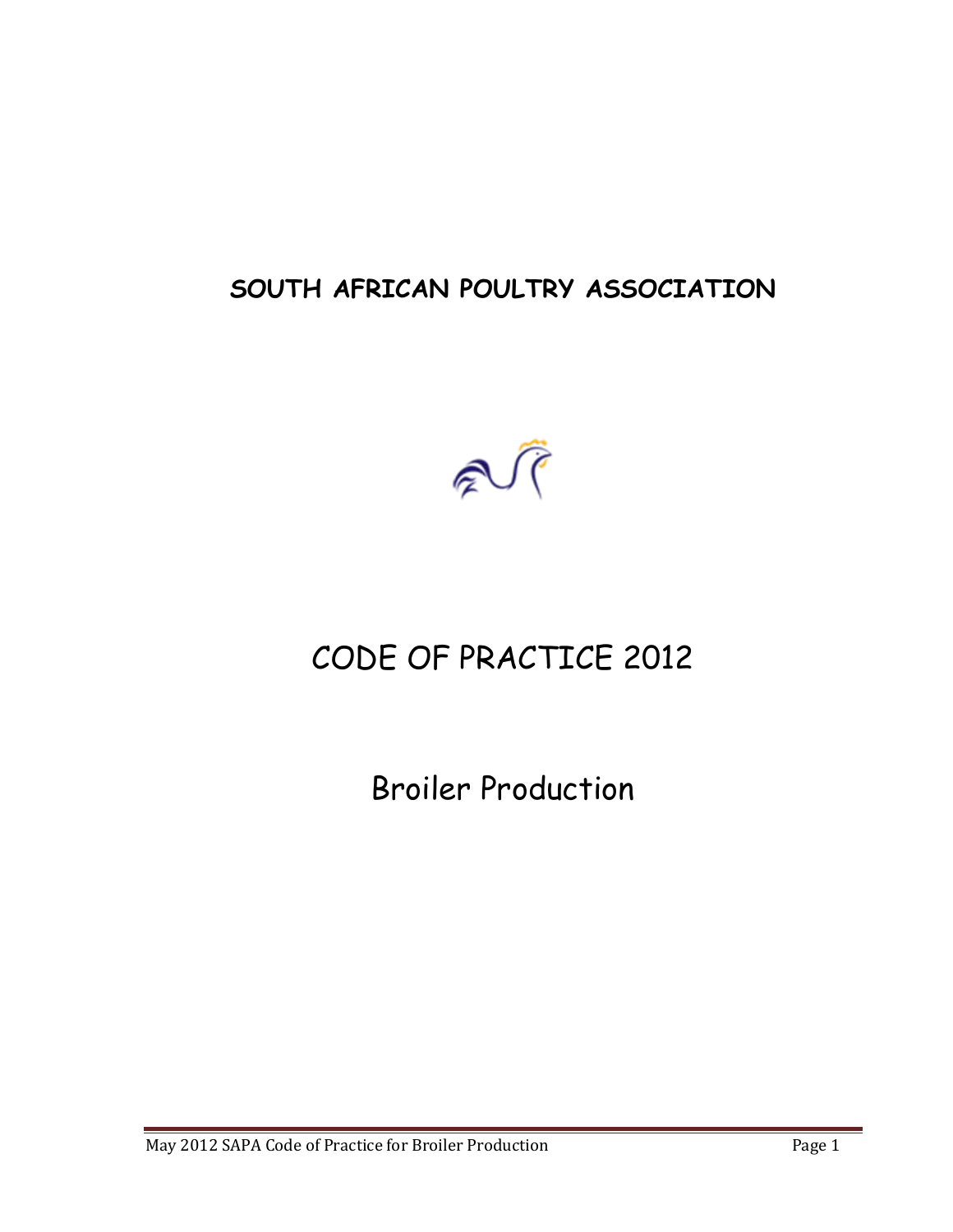# FOREWORD

This is the latest version [as per the date shown below] of the Code of Practice compiled by the South African Poultry Association.

All members of SAPA, by agreeing to be members of SAPA, bind themselves to follow this Code which, as with previous versions, is established as a minimum set of standards for local poultry production.

Members are encouraged to use higher standards wherever they see fit and none of these standards trump any local laws or regulations.

This Code has been drawn up by the Poultry Welfare Working Group of SAPA's Technical Committee.

No Code such as this can be seen as a final document. As new knowledge is defined by science this Code will be amended.

Comments and advice from members will keep this document alive and relevant. You are all invited to comment as you see fit.

The role of the poultry industry in feeding the nation is likely to grow due to the nutritious and affordable nature of our products.

We are duty bound to produce food safely, responsibly, and with as little harm to the environment as possible.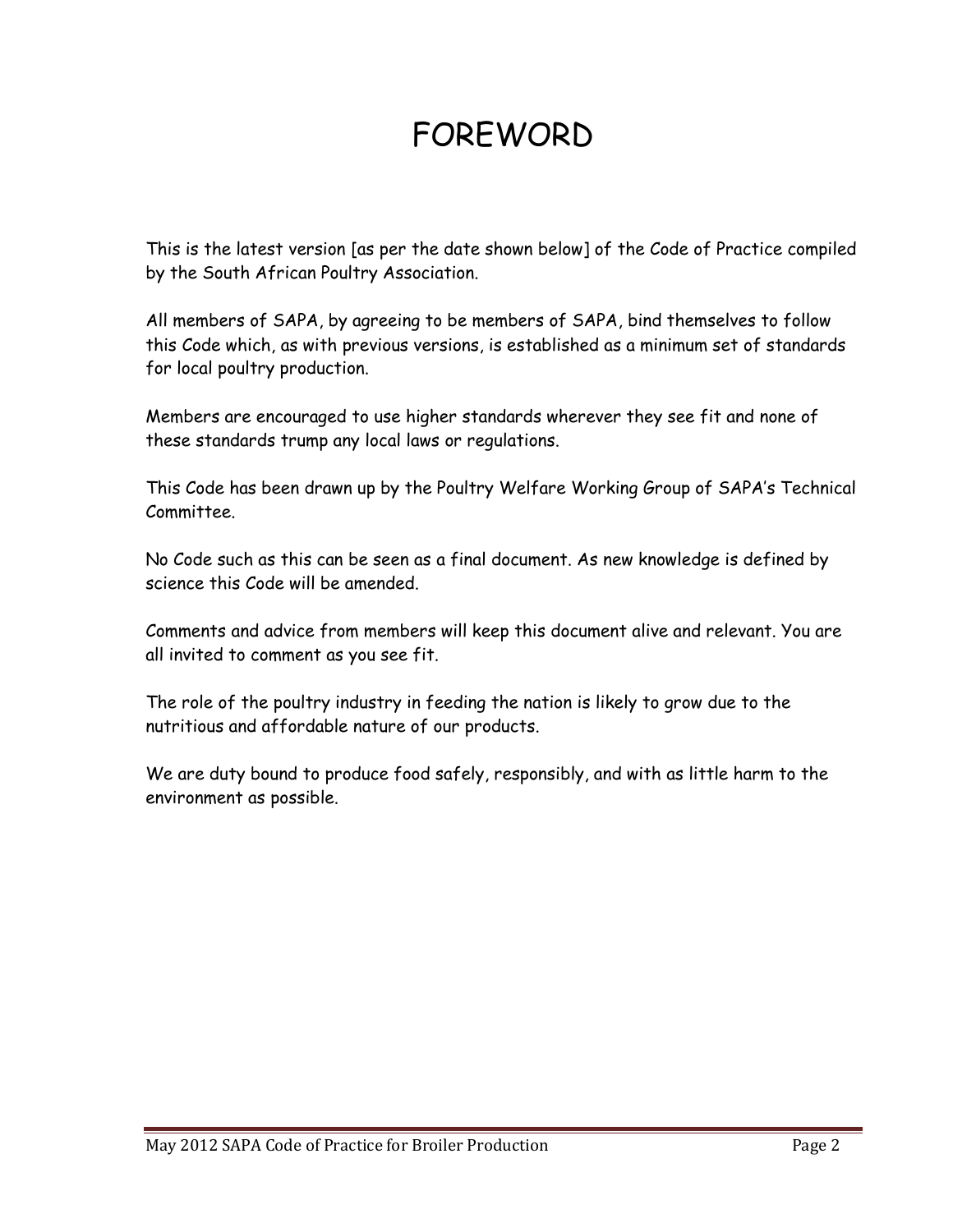#### Index

| 1              |       |  |  |  |  |  |  |  |  |
|----------------|-------|--|--|--|--|--|--|--|--|
| $\overline{2}$ |       |  |  |  |  |  |  |  |  |
|                | 2.1   |  |  |  |  |  |  |  |  |
|                | 2.2   |  |  |  |  |  |  |  |  |
|                | 2.3   |  |  |  |  |  |  |  |  |
|                | 2.4   |  |  |  |  |  |  |  |  |
|                | 2.4.1 |  |  |  |  |  |  |  |  |
|                | 2.4.2 |  |  |  |  |  |  |  |  |
| 3              |       |  |  |  |  |  |  |  |  |
|                | 3.1.1 |  |  |  |  |  |  |  |  |
|                | 3.1.2 |  |  |  |  |  |  |  |  |
|                | 3.2   |  |  |  |  |  |  |  |  |
|                | 3.2.1 |  |  |  |  |  |  |  |  |
|                | 3.2.2 |  |  |  |  |  |  |  |  |
|                | 3.2.3 |  |  |  |  |  |  |  |  |
|                | 3.2.4 |  |  |  |  |  |  |  |  |
|                | 3.2.5 |  |  |  |  |  |  |  |  |
|                | 3.2.6 |  |  |  |  |  |  |  |  |
|                | 3.2.7 |  |  |  |  |  |  |  |  |
|                | 3.2.8 |  |  |  |  |  |  |  |  |
|                | 3.2.9 |  |  |  |  |  |  |  |  |
|                | 3.3   |  |  |  |  |  |  |  |  |
|                | 3.3.1 |  |  |  |  |  |  |  |  |
|                | 3.3.2 |  |  |  |  |  |  |  |  |
|                | 3.3.3 |  |  |  |  |  |  |  |  |
|                | 3.3.4 |  |  |  |  |  |  |  |  |
|                | 3.3.5 |  |  |  |  |  |  |  |  |
|                | 3.3.6 |  |  |  |  |  |  |  |  |
|                | 3.3.7 |  |  |  |  |  |  |  |  |
| 4              |       |  |  |  |  |  |  |  |  |
| 5              |       |  |  |  |  |  |  |  |  |
| 6              |       |  |  |  |  |  |  |  |  |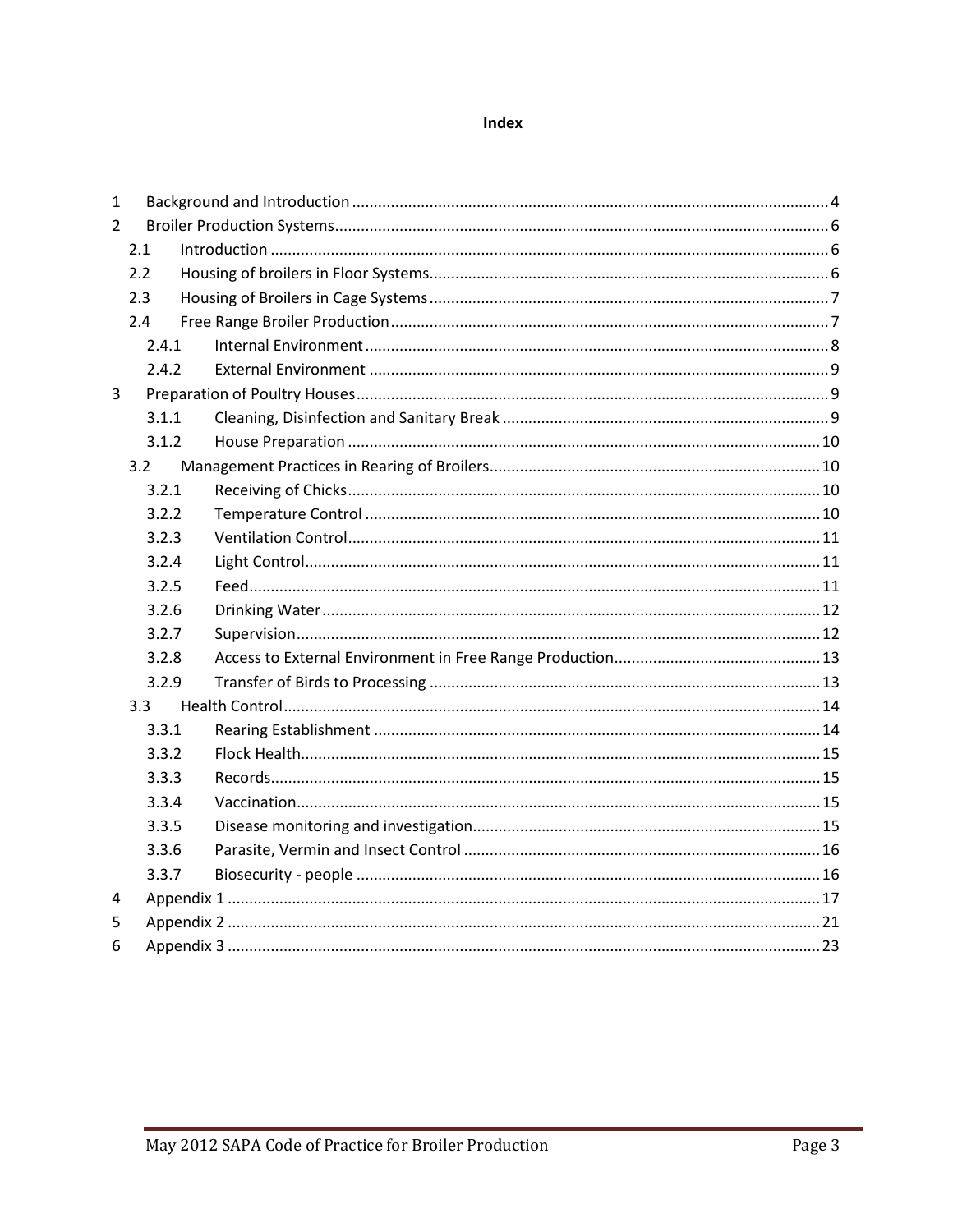## <span id="page-3-0"></span>**1 Background and Introduction**

This Code of practice has been compiled by the South African Poultry Association as an objective guide for all poultry and poultry products produced in South Africa and it is an endeavor to lay down accepted norms for the poultry industry, incorporating various legal requirements where necessary and applicable.

Where possible the Code provides defined minimum standards for the wellbeing of poultry in commercial operations, research and educational facilities. The recommendations are to be used as a guide and do not necessarily consider all possible conditions.

The minimum standards outlined in this Code are intended to assist producers and people involved in the care and management of poultry to adopt standards of husbandry that are acceptable in the light of current knowledge and changing attitudes. It is intended to serve as a guide for people responsible for the welfare and husbandry of domestic poultry and recognizes that the basic requirement for welfare of poultry is a husbandry system appropriate for their physiological needs.

The Code considers safe and wholesome food for human consumption to be of the highest priority and therefore fully supports the implementation of applicable measures to comply with the requirements for safe food of poultry origin, as approved by the relevant Health Authorities and Regulations.

Adequate facilities and resources must be available to supply proper housing, the supply of quality feed and water, attendance to sick and injured chickens and all else to ensure the wellbeing of the animals. Financial costs should not be a reason for neglecting of chickens that are obviously in distress or for failing to secure prompt and appropriate medical treatment or other care which may be necessary.

The Code emphasizes that, whatever the form of husbandry, managers, employees and others responsible for the day to day needs of the stock have a responsibility to care for the birds under their control. The importance of good stockmanship in animal welfare cannot be over-emphasized. Persons responsible for the care of poultry should be well trained, experienced and dedicated. Staff should be encouraged to undertake appropriate training in poultry management and husbandry. Knowledge of the normal appearance and behavior of the birds under their control is essential for the stock to be treated effectively and efficiently and with consideration.

Assistance in the establishment of poultry farms and production facilities and on the management of poultry should be obtained from qualified advisers with experience in private or government employment. Veterinary advice should also be sought when birds are in ill-health.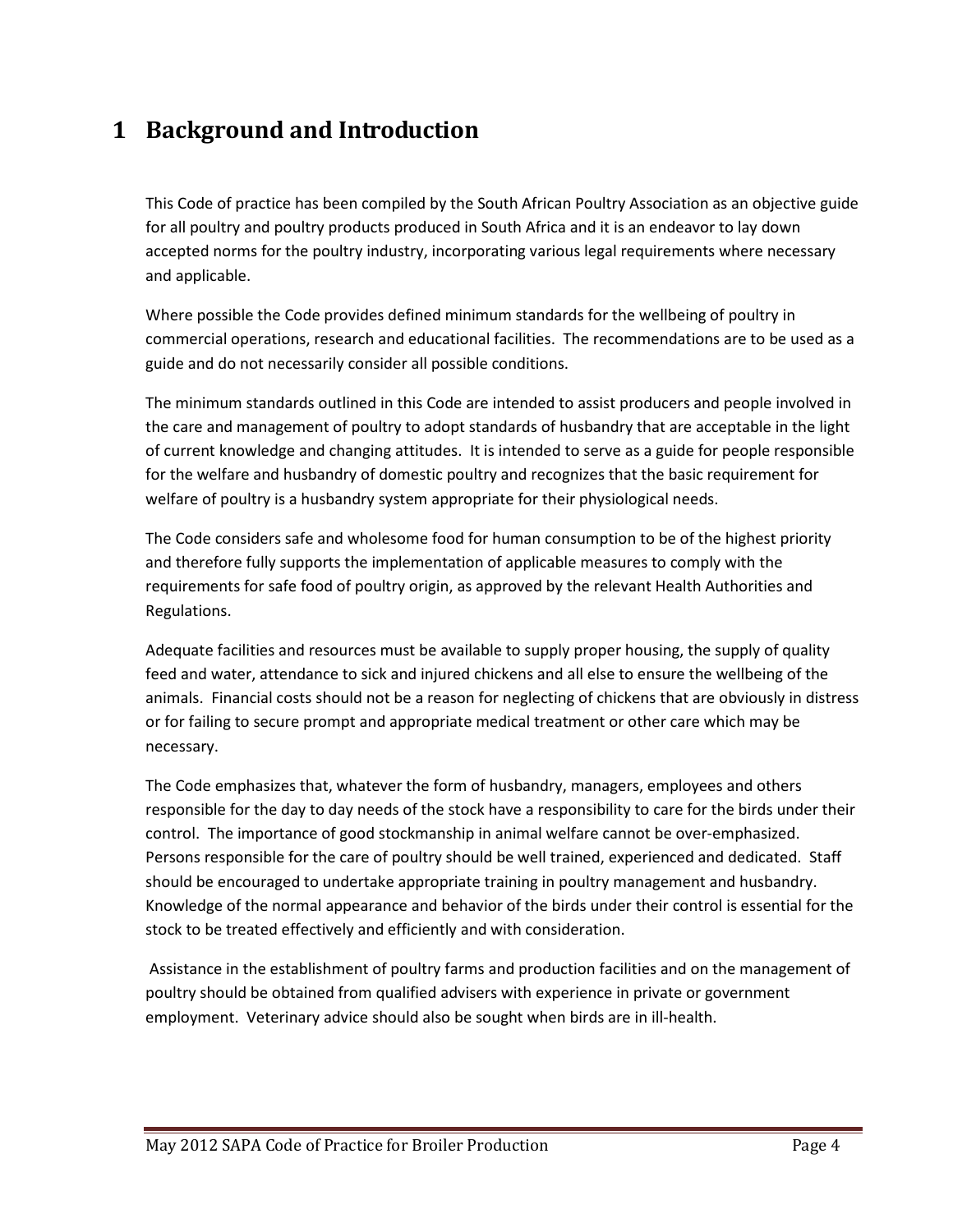The Code is based on practical and scientific knowledge and technology in poultry production available at the time of publication but does not replace the need for experience and commonsense in the husbandry of domestic poultry.

The Code does not substitute any regulatory requirements and should where applicable, be read and applied in conjunction with all relevant laws, by-laws, regulations and compulsory specifications **including the following:**

- Animal Improvement Act (Act no 62 of 1998)
- Animal Disease Act (Act no 35 of 1984)
- Animal Protection Act (Act no 71 of 1962)
- Meat Safety Act (Act no 40 of 2000)
- Agriculture Products Standards Act (Act 119 of 1990)
- Foodstuffs, Cosmetic and Disinfectant Act (Act 54 of 1972)
- National Health Act (Act 62 of 2003)
- Occupational and Safety Act (Act 85 of 1993)
- Fertilizer, Farm Feeds, Agriculture Remedies and Stock Remedies Act (Act 36 of 19947)
- GMO Act and Regulation (Act 36 of 1983)
- Livestock Brands Act (Act 25 of 1977)
- Sterilization Facility Act (Act 36 of 1947)
- Water Treatment Chemicals for Use in the Food Industry (SANS 1827)
- Cleaning Chemicals for Use in the Food Industry (SANS 1828)
- Disinfections and Detergent Disinfections for use in the Food Industry (SANS 1853)
- Application of Pesticides in Food-Handling, Food-Processing and Catering Establishments (SANS 10133)
- Food Hygiene Management (SANS 1049)
- Food Safety Management Systems Requirements for Organizations throughout the Food Chain (ISO 22000)
- Requirement for HACCP Systems (SANS 10330)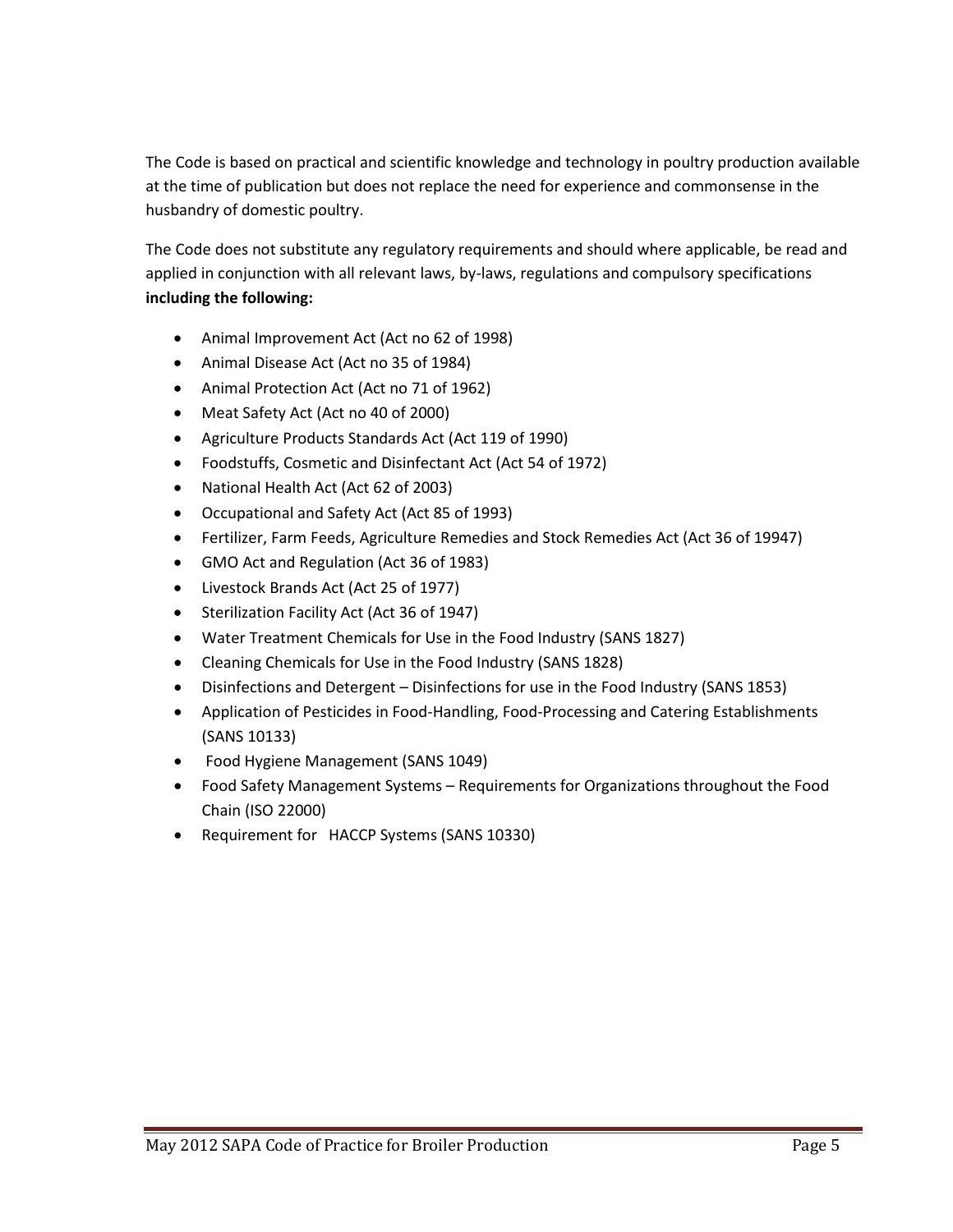## <span id="page-5-0"></span>**2 Broiler Production Systems**

## <span id="page-5-1"></span>*2.1 Introduction*

This section covers the production of birds intended to be slaughtered for human consumption.

Poultry producers involved in keeping birds for slaughter are to be aware of the responsibility to produce birds that at all times are fit for human consumption. An effective program should be in place to prevent infectious and vertically transmittable diseases being transmitted within the poultry production chain and especially diseases and pathogens which could affect consumers of poultry meat and poultry meat products.

Staff shall be able to understand and accept responsibility to prevent unnecessary suffering of birds in their care. Operators shall be satisfied that staff responsible for birds has the skills necessary to perform any required procedure without causing suffering.

## <span id="page-5-2"></span>*2.2 Housing of broilers in Floor Systems*

The space guidelines for broiler rearing are set out in Table 7.1.

| Measure                    | Density                |  |  |  |
|----------------------------|------------------------|--|--|--|
| Bird density               | Not to exceed 40 kg/m2 |  |  |  |
| Feeder space               |                        |  |  |  |
| Pans with diameter of 30cm | 70 birds per pan       |  |  |  |
| Trough feeders             | 2.5 cm/bird            |  |  |  |
| Water drinker space        |                        |  |  |  |
| Troughs                    | 2.0 cm/bird            |  |  |  |
| <b>Bell drinkers</b>       | $1/100$ birds          |  |  |  |
| Nipple and cup drinkers    | 1/10 to 20 birds       |  |  |  |

Table 2.1: Space Requirement for broilers in floor systems

Houses shall be designed to provide chickens with a safe environment.

Chicken house flooring shall allow for effective cleaning and disinfecting, preventing significant buildup of parasites and other pathogens. Where possible the floor should be concrete that is well maintained.

Light intensity for the first 3 days shall be sufficient to encourage chicks to start eating normally. Thereafter light intensity shall provide a period of adequate illumination for normal daily feed and water intake.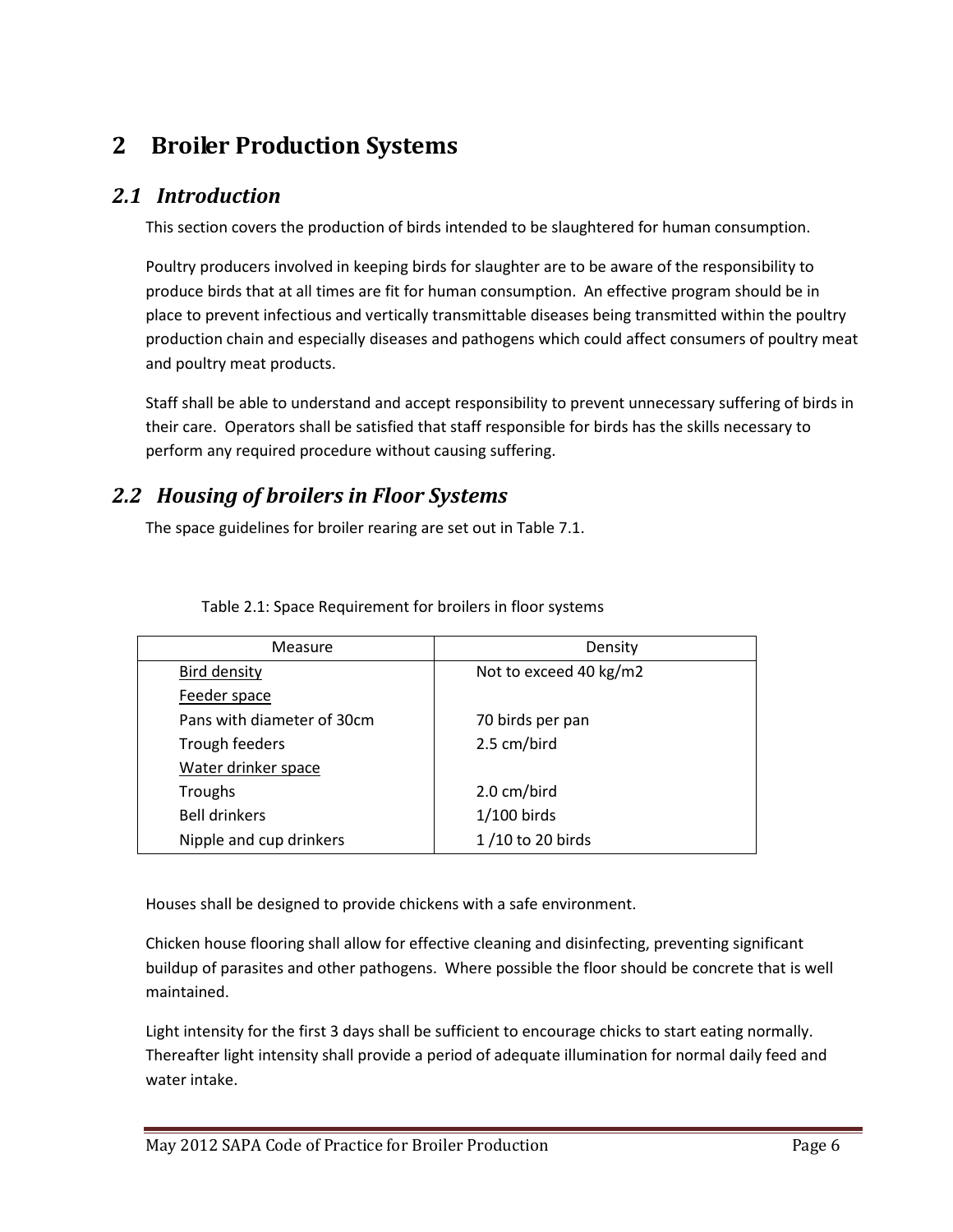Heating and ventilation systems shall maintain the recommended temperature and ventilation with reasonable accuracy in order to prevent either overheating or chilling of the chickens.

Chickens raised in floor pens shall have enough freedom of movement to be able to stand normally, turn around and stretch their wings without difficulty.

The density of 40 kg live mass per square meter is the maximum density that should be applied under conditions of good ventilation and cooling systems by mechanical means. Where ventilation is supplied by natural convection, the density should be reduced appropriately.

## <span id="page-6-0"></span>*2.3 Housing of Broilers in Cage Systems*

Where broilers are reared in cage systems the density as per Table 7.2 shall apply.

| Age       | Weight | Cage      | Feed      | Water     | Nipple          |
|-----------|--------|-----------|-----------|-----------|-----------------|
| (Weeks)   | (g)    | floor     | Trough    | Trough    | <b>Drinkers</b> |
|           |        | area      | (cm/bird) | (cm/bird) | (birds/drinker) |
|           |        | (cm/bird) |           |           |                 |
| $0 - 3$   | 850    | 250       | 2.5       | 1.25      | 15              |
| 4 weeks   | 2000   | 450       | 6.0       | 1.25      | 10              |
| to        |        |           |           |           |                 |
| slaughter |        |           |           |           |                 |

Table 2.2: Space requirements for broilers reared in cage systems

Houses and Cages shall be designed to provide chickens with a safe environment.

Cage height shall permit standing chickens free head movement.

The cage doors shall allow for easy insertion and removal of birds.

Cage floors shall not cause any injury or deformity during the rearing of the birds.

Cage floors shall preferably be covered with temporary supportive flooring such as paper or matting for the chicks during the early brooding period.

Chicken house flooring shall allow for effective cleaning and disinfecting, preventing significant buildup of parasites and other pathogens. Where possible the floor should be concrete that is well maintained.

## <span id="page-6-1"></span>*2.4 Free Range Broiler Production*

Birds in these systems should be able to express the five basic freedoms identified by international research. These freedoms require that livestock are:-

• Free from hunger and thirst via the availability of fresh water and the appropriate feed.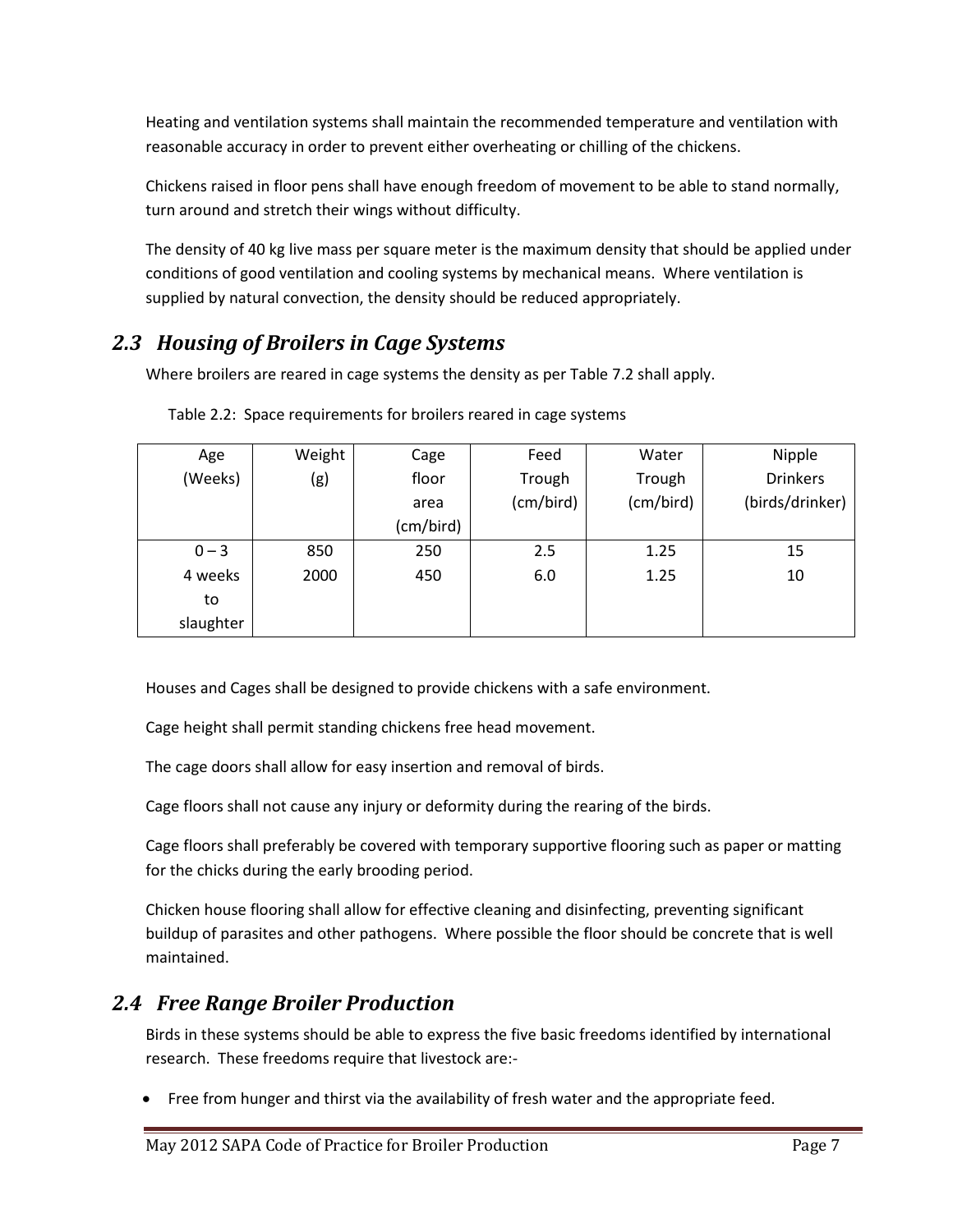- Free from abnormal discomfort via the provision of adequate shelter.
- Free from abnormal pain, injury or disease via the provision of appropriate prevention or alternatively, rapid diagnosis and treatment, of normal pathological conditions.
- Allowed to express natural behavior by providing sufficient space in suitable facilities and in the company of the animals' own kind.
- Provided with conditions and care which avoid undue suffering and thus permit freedom from fear.

Free range broilers should never be confined to cage production systems.

## <span id="page-7-0"></span>**2.4.1 Internal Environment**

The space guidelines for the poultry shed used in free range and barn systems are set out in Table 2.3.

| Age     | Birds/m2 | Feed Trough | Pan or Tube    | Water     | <b>Bell Drinker</b> | Water          |
|---------|----------|-------------|----------------|-----------|---------------------|----------------|
| (Weeks) |          | (cm/bird)   | Feeder         | Trough    | (Birds/drinker)     | <b>Nipples</b> |
|         |          |             | (Birds/feeder) | (cm/bird) |                     | (Birds/cup     |
|         |          |             |                |           |                     | or nipple)     |
| Adult   | 15       |             | 40             | 1.25      | 100                 | 10             |

Table 2.3: Space Requirement for Poultry Sheds used for Free Range Broiler Production

The chicken house must be so constructed that it provides for the welfare needs of the birds, whilst simultaneously providing protection from inclement weather conditions and both physical and thermal discomfort.

Whilst concrete floors are desirable, these are not mandatory, provided that whatever flooring is used allows for effective cleansing.

Where open-type housing structures in excess of 6 meters wide are used, provision should be made for ridge openings to facilitate ventilation. Mechanical assistance to natural ventilation (e.g. fans) is an acceptable practice.

Where housing is predominantly enclosed, ventilation by fans with a minimum airflow of 5 cubic meters per hour per kg of bird mass is required.

Litter must be provided on entire floor area. Such litter must be of sufficient quality and quantity to allow for the proper dilution of droppings and to allow birds to dust bathe.

Stocking densities must be adequate to accommodate the birds' normal behavior. A maximum stocking density of 15 broiler birds per square meter of available floor space is permitted.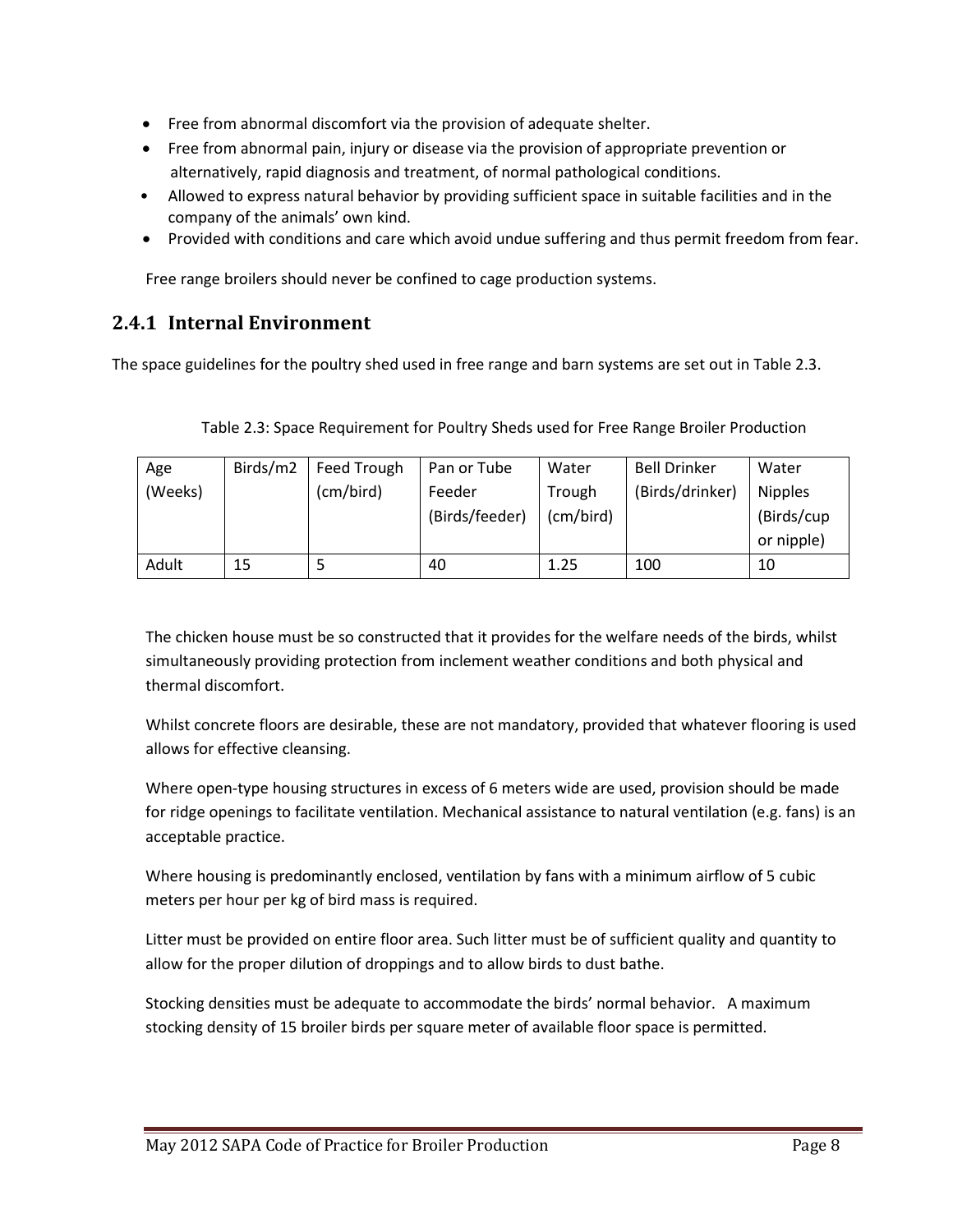Light intensity for the first 3 days shall be sufficient to encourage chicks to start eating normally. Thereafter light intensity shall provide a period of adequate illumination for normal daily feed and water intake.

If using chain, trough or box feeders, which can be accessed from both sides, then a maximum of bird per 5 cm of feeder length, may be housed. If only one side is accessible, then 10 cm per bird must be provided. If pan or tube feeders are used, a maximum of 40 birds per feeder may be housed.

## <span id="page-8-0"></span>**2.4.2 External Environment**

These external environment conditions would apply to Free Range Broiler Production.

The stocking rate of the external range should not exceed 5 birds per square meter. It is recognized that the prevalence of livestock theft is a reality, which restricts the provision of more extensive ranges.

The range must be maintained in a manner that allows for a minimum of 50% living vegetation present at all times. It is acknowledged that certain climatic conditions and locations make it difficult for this vegetation to always be green, but that this should be the objective.

The practice of rotational grazing is a desirable management tool, which allows for the active management of damaged ground, as well as minimizing the risk of a build-up of parasites.

External shade by way of either trees or artificial structures must be provided at the rate of 4 square meters shade per 1 000 birds.

In locations where overhead predators frequently occur, provision must be made for outside cover to reduce stress reactions from such sightings.

Fencing should be adequate to provide protection from indigenous terrestrial predators. Domestic animals such as dogs and cats must not be allowed into the enclosed range area

## <span id="page-8-1"></span>**3 Preparation of Poultry Houses**

## <span id="page-8-2"></span>**3.1.1 Cleaning, Disinfection and Sanitary Break**

Establishment of a cleaning regime after completion and depopulation of a previous flock will help in avoiding future health problems.

Attention should be paid to thorough cleaning of the buildings following depopulation and should include complete removal and disposal of litter from the poultry building and surrounding area.

Following cleaning and disinfecting of the building (including all equipment contained within the building) a sanitary break will assist in avoiding any carry-over of disease to the next flock. A minimum of 7 days is recommended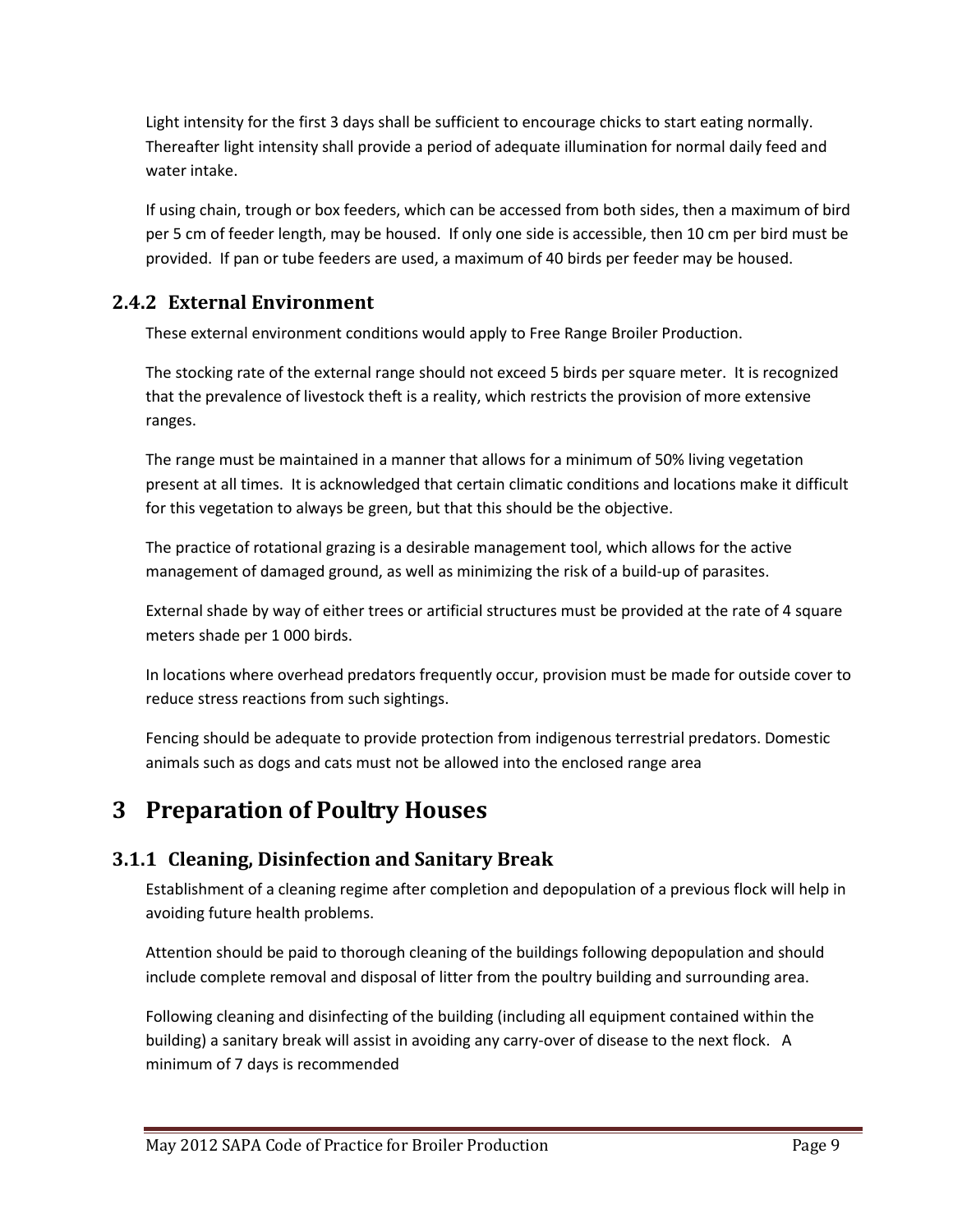### <span id="page-9-0"></span>**3.1.2 House Preparation**

Preparation of the building and equipment for the next batch of chickens should always be complete and all equipment fully maintained and operational in time to receive the next group of birds.

## <span id="page-9-1"></span>*3.2 Management Practices in Rearing of Broilers*

## <span id="page-9-2"></span>**3.2.1 Receiving of Chicks**

Before receiving chicks the building should have been prepared in accordance with above.

The equipment should be operational and the building should have been pre-warmed to the required temperature.

Optimum temperature varies for different species and breeds and the operators should be aware of the specific requirement for the species/breed under their control.

Chicks shall be removed carefully from the containers and placed in the brooding area specifically designed for the rearing of chicks. Chicks should be spread evenly over the brooding area in floor rearing.

In the case of cage rearing the appropriate number of chicks shall be placed in the brooding tiers.

Chicks shall be prevented from crowding or piling in corners in floor rearing systems.

For flocks to qualify for Free Range Broiler Production, broiler chicks should never be allowed on any cage system.

## <span id="page-9-3"></span>**3.2.2 Temperature Control**

Subject to housing insulation, breed and seasonal variations supplementary heat at gradual decreasing levels is to be applied until no longer required.

Bird behavior is the best indicator of bird comfort.

As birds become fully feathered, they can withstand and adapt to wider temperature fluctuation. Where extreme high temperatures are experienced, especially under climatic conditions of high humidity, procedures such as increased ventilation and air flow over birds, evaporative cooling equipment, reduced stocking density and supply of cool water, should be considered to deal with such extremes.

Low temperature conditions should not be overcome at the expense of minimum rates of ventilation.

Recognizing the extremes possibilities of weather conditions, house conditions within temperature range of 15 to 33°C and maximum relative humidity of 80% should be aimed at for fully feathered birds during rearing.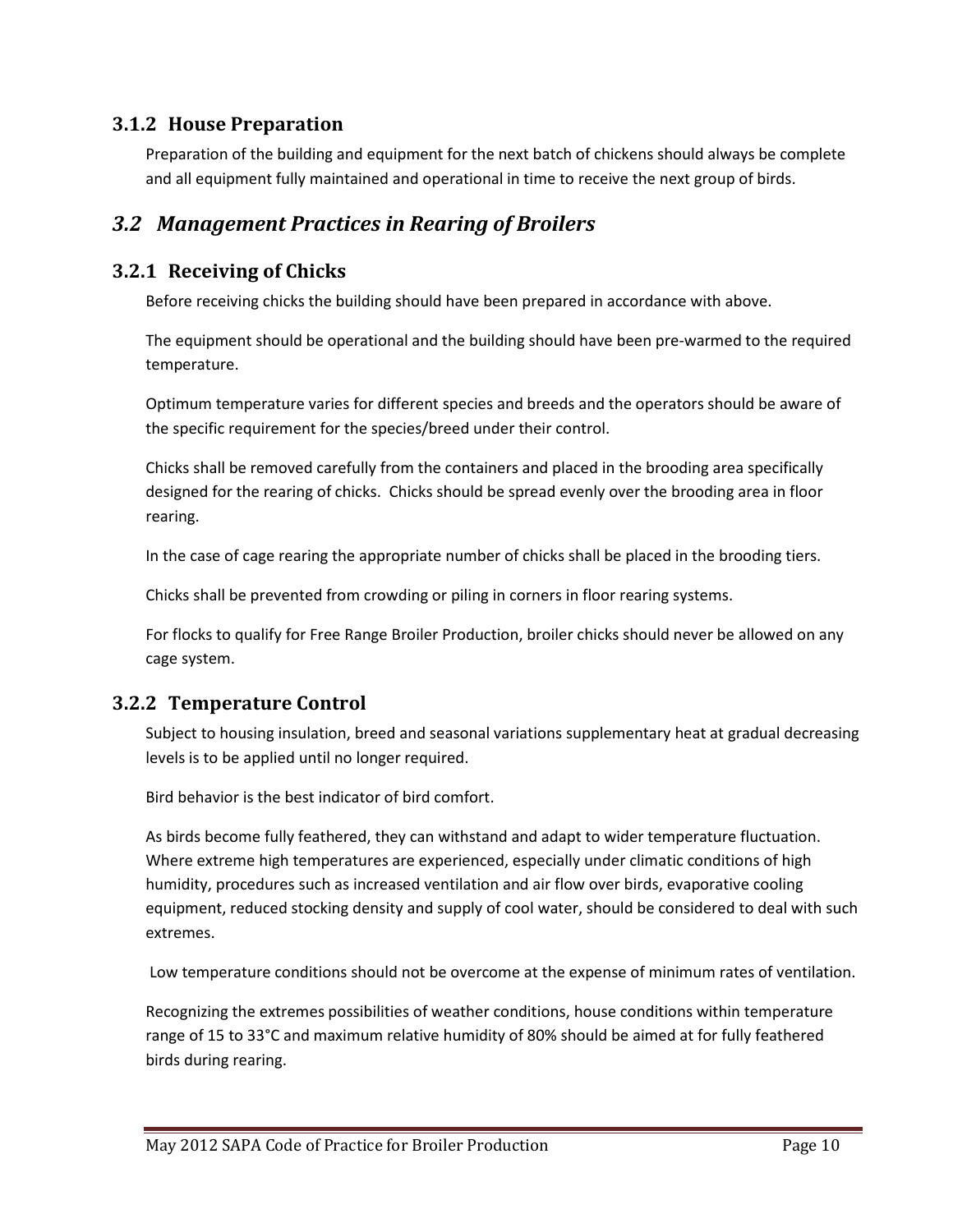It is advisable to have a temperature alarm system installed to warn operators of high and low temperature conditions for corrective action to be taken.

It is advisable to record daily maximum and minimum house temperature levels.

## <span id="page-10-0"></span>**3.2.3 Ventilation Control**

A minimum rate of ventilation is required at all times to provide fresh air and to remove moisture and other metabolic gases from the building.

This minimum rate of ventilation would be dependent on the biomass in the building and the operator shall be aware thereof. In rearing of birds the minimum ventilation rate required therefore needs regular adjustment as the birds grow and increase in body weight.

With forced air ventilation systems the operator shall be fully trained in how to set up and control the ventilation system.

With open sided buildings the operator shall be fully trained in how to set the curtains or whatever natural ventilation system under varying climatic conditions

Carbon dioxide levels should be kept below 3000 ppm (3%).

The presence of ammonia is usually a reliable indicator of build-up of noxious gasses. A level of 10 to 15 ppm of ammonia can be detected by smell and once this level is reached, corrective action should be taken.

Mechanical ventilated buildings should have a back-up power supply or alternative emergency ventilation systems linked to an alarm system to warn operators of power failure.

## <span id="page-10-1"></span>**3.2.4 Light Control**

Chicks are started at higher light intensity (around 20 lux) for the first couple of days in order to learn to find the feed and drinker systems.

Thereafter the light intensity should be adequate to allow for birds to feed normally and allow for thorough inspection of the flock.

Sudden changes in intensity should be avoided as this could lead to flight reaction in some strains.

Various rearing light programs are prescribed by suppliers of breeding stock in order to control body weight gain within acceptable limits. Total light period of less than 12 hours during rearing of broiler chicks should be discouraged.

### <span id="page-10-2"></span>**3.2.5 Feed**

Newly hatched broiler chicks must be provided with food within 24 hours of hatching.

Broiler chicks must receive feed on a daily basis.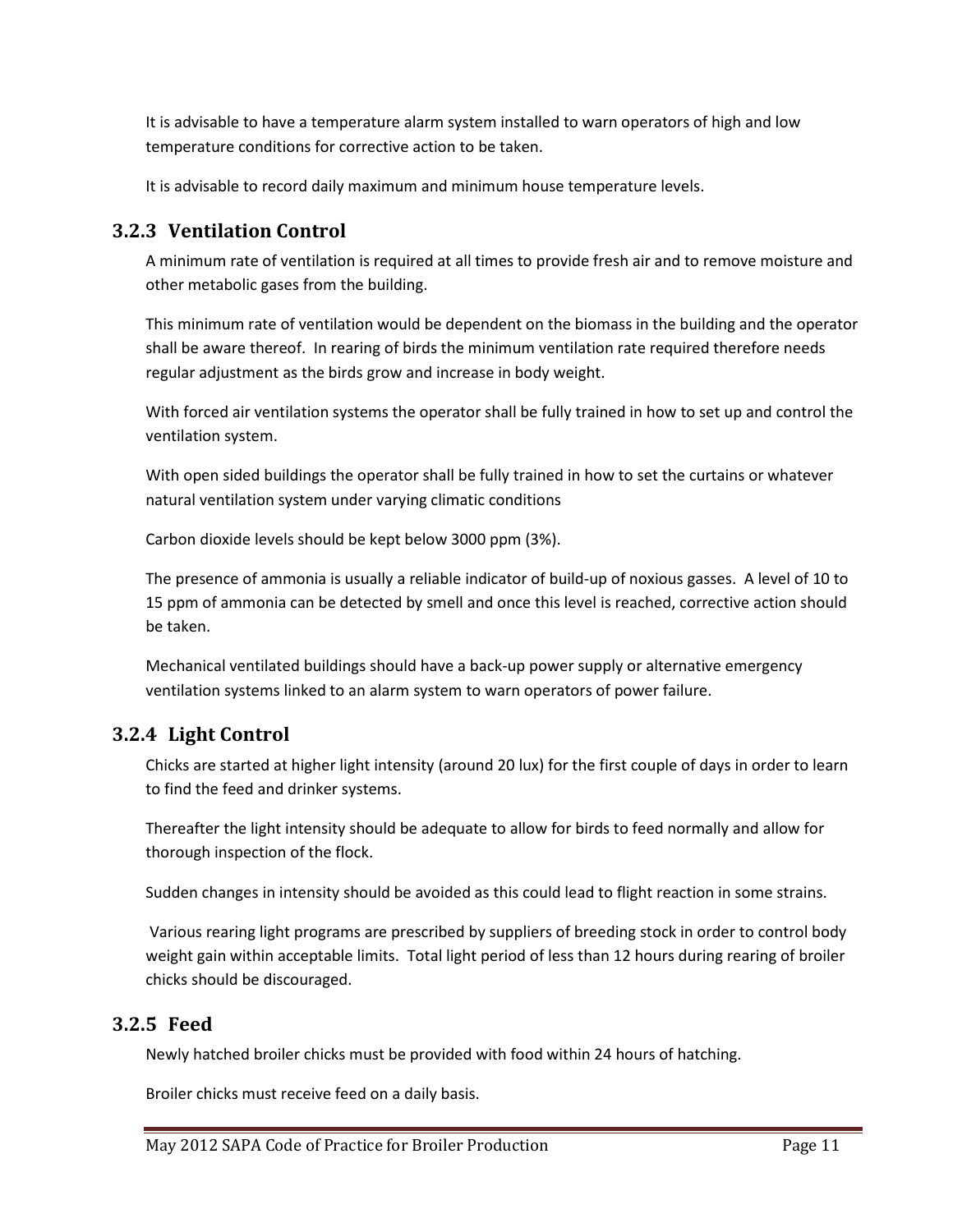Birds in rear should receive a diet that contains adequate nutrients to meet the daily requirement for good health and vitality and in sufficient daily quantities to enable an increase in body weight gain which is in accordance with the breed specifications.

Feed should preferably be stored in closed containers and access for vermin and wild birds should not occur.

## <span id="page-11-0"></span>**3.2.6 Drinking Water**

Newly hatched broiler chicks should receive water within 24 hours of hatching but sooner during hot weather.

Birds should have access to sufficient potable water to meet their daily physiological requirements.

Chickens shall not be deprived of water except for necessary management of vaccine application and therapeutic purposes.

When house temperature exceeds 30°C interruption of water supply should not exceed 2 hours.

Water should not be so hot that birds refuse to drink.

The water should be regularly tested for chemical content as well as microbial contamination.

### <span id="page-11-1"></span>**3.2.7 Supervision**

Bird supervision should only be performed by adequately trained staff.

Chicks being brooded should be inspected at least twice every 24 hours and corrective action taken to correct any husbandry deficiencies detected.

Although the frequency and level of inspection should be in accordance with the welfare risk of the birds, a thorough inspection should occur at least once a day for every flock once the critical period of brooding has been completed.

Inspection frequency should be increased during periods of adverse conditions such as high or low temperature or ill health.

During such checks particular attention should be given to bird comfort and proper functioning of all equipment. Any malfunctioning equipment should be attended to and corrected immediately.

In floor systems any wet litter should be removed immediately and corrective action taken as to the cause of the wet litter. Litter should not be allowed to become caked and hard.

In cage systems manure will be removed in accordance with the particular system in use.

During flock inspection any sick or injured birds are to be treated promptly or killed humanely by dislocating the neck by personnel who have been trained to do so.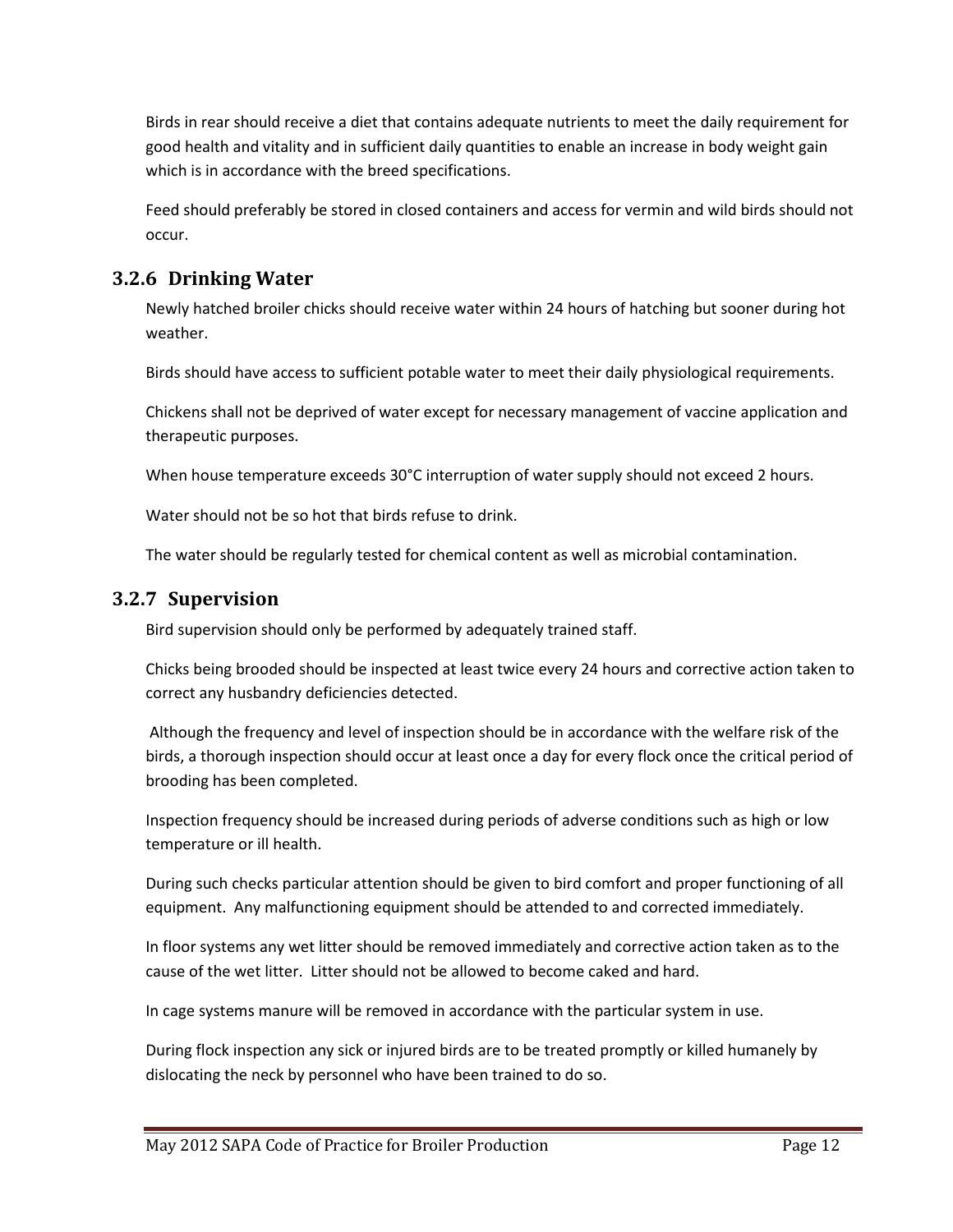Dead chickens are to be removed daily and disposed of in an appropriate manner.

Flock supervision should include periodic checks for the presence of internal and external parasites. Should such parasites be detected, corrective treatment must be administered immediately.

Live chickens with clinical signs of disease or flocks with abnormal high mortality rates shall be handed over to a veterinarian or diagnostic laboratory for diagnosis and recommendations for treatment should be followed immediately. Such birds shall be housed and transported in such a way that all welfare considerations are applied.

In the event where administration of a suitable drug for strategic treatment of a disease is necessary, only drugs registered in terms of the relevant Acts will be used and the prescribed dose and withdrawal period that may be applicable will be adhered to.

The use of antimicrobials is covered more comprehensively in Appendix 3.

## <span id="page-12-0"></span>**3.2.8 Access to External Environment in Free Range Production**

In Free Range production, birds must have access to the external range for a minimum of 6 hours per day, during natural daylight hours. It is accepted that it is counter-productive for birds to be outside during periods of extreme weather. Routine external access may therefore be restricted at such times.

In Free Range production, access to external range should be provided by means of doors, gates or popholes. When popholes are used these should be at least 35 cm high and 40 cm wide and allowance must be made for at least 2 meter per 1000 birds.

### <span id="page-12-1"></span>**3.2.9 Transfer of Birds to Processing**

When broiler birds are transported to processing facilities the following principles in birds transfer shall be applied.

The driver of the vehicle transporting poultry shall be a responsible person with a valid and appropriate driver's license and trained in the transporting of livestock.

The drivers of vehicles used for transporting livestock shall be trained in the transporting of livestock and shall have telephone numbers of the owners of the animals and emergency telephone numbers at all times during a journey.

Drivers shall at all times be able to perform their duties in an expert and responsible manner.

Drivers shall not handle a vehicle in a manner that might cause the transported animals to slip, fall or suffer injury. The safety and welfare of the animals shall never be ignored or disregarded.

Chickens shall be transported in roadworthy vehicles.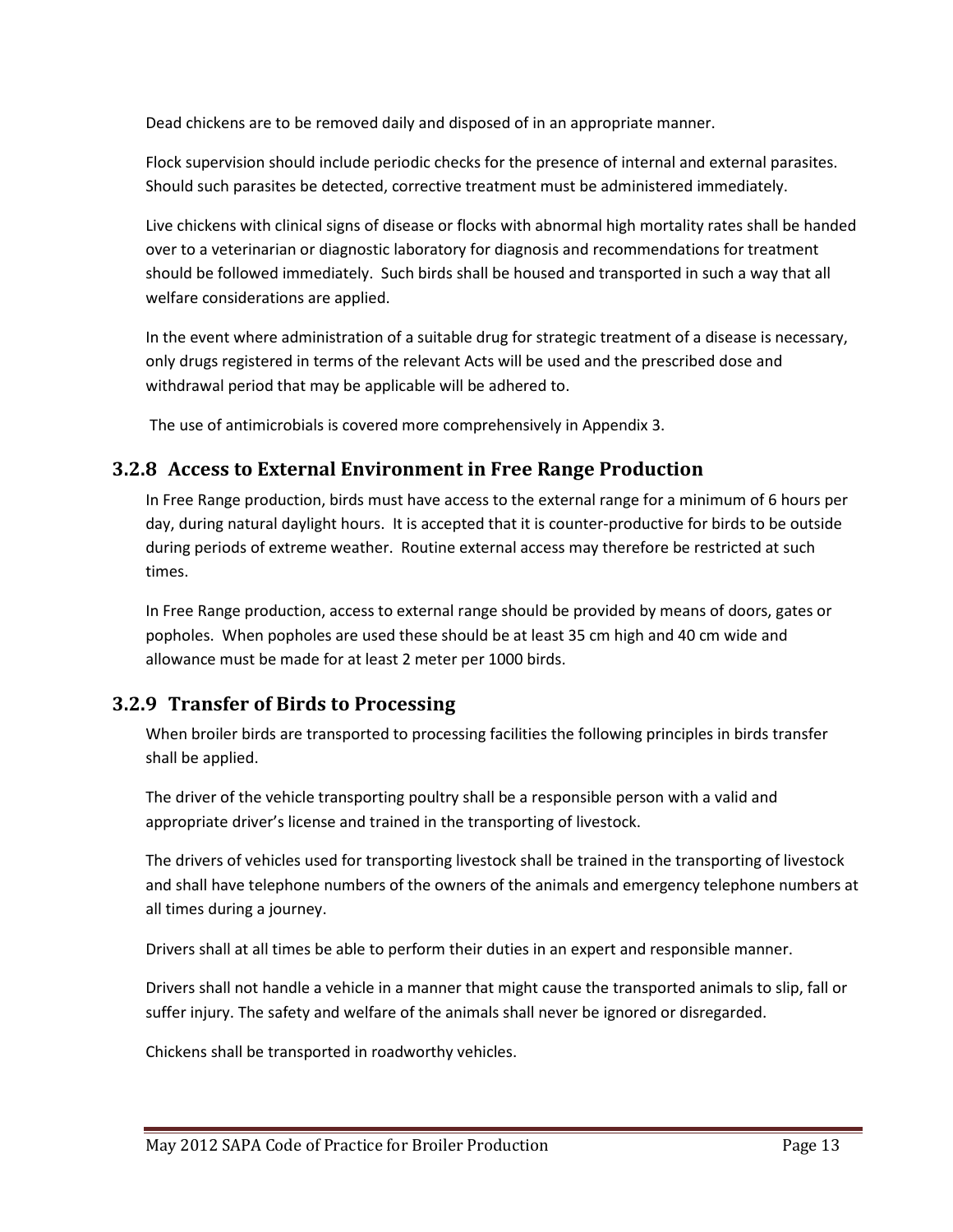Stops en-route shall only be made when absolutely necessary. When stops are made in hot weather, the vehicle must be parked in the shade where possible or for very short periods when in the sun.

In the case of a truck breakdown without a standby facility causing a subsequent rise in temperature in the load space, the load shall be off-loaded if the system permits or at least spaced to accommodate the circumstances where possible.

Vehicles used for the transportation of live poultry over long distances must be constructed to protect the poultry against adverse weather conditions during transportation.

The chickens should be loaded into clean standardized transporting crates.

All the containers should have a lid or door that can be secured to prevent the chickens from escaping.

Birds should be caught individually and handled by both legs or fully support of the body. Not more than 4 birds per hand may be carried per person at any one time.

The containers should prevent protrusion of the head, wings and legs. The number of chickens per crate should correspond to the floor space and body size of the transported chickens, with due regard to environmental conditions and duration of transport. The maximum density should not exceed 70kg body mass per square meter.

The journey should not exceed 24 hours.

Portable transporting crates with live chickens should preferably be moved in a horizontal position. Crates or birds should not be thrown or dropped.

A tie-down device preventing containers from overturning is advisable.

## <span id="page-13-0"></span>*3.3 Health Control*

#### <span id="page-13-1"></span>**3.3.1 Rearing Establishment**

Broiler rearing facilities should preferably be well separated and isolated from other poultry.

Broiler rearing facilities should preferably be single purpose entities and ideally operated on an all-in, all-out replacement basis with single age groups per site.

The area immediately surrounding the poultry houses should be free of vegetation and debris and if grass is grown between buildings, it should be kept short.

Appropriate biosecurity measures for all staff and visitors entering the premises, which could include showering and changing of clothes should be adopted. Change of clothes is regarded as being the absolute minimum measure to be applied for broiler rearing farms.

Buildings should be free of vermin and not accessible to wild birds.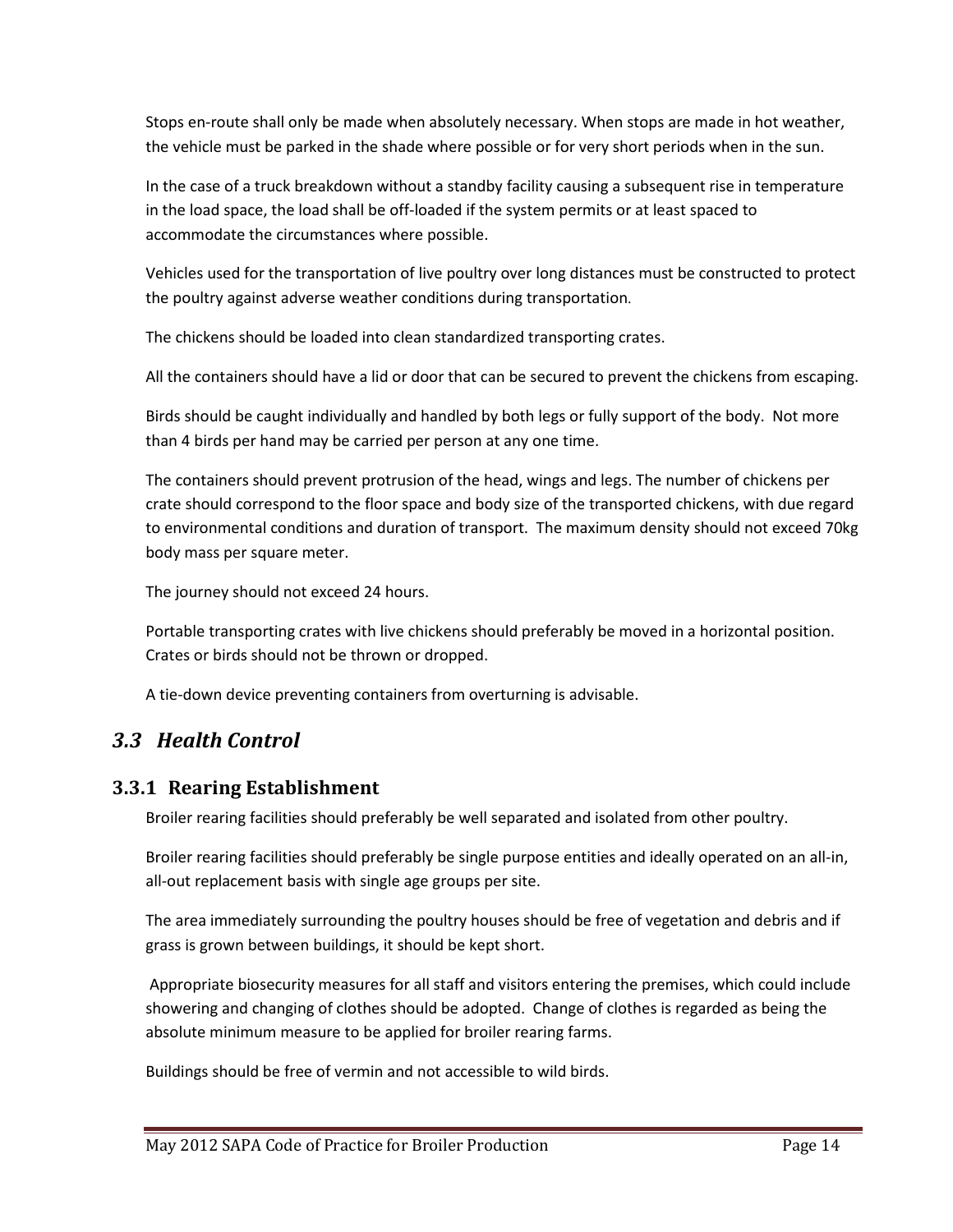Vermin and wild birds should not have access to feed storage.

Domestic animals should not be allowed access to the fenced area.

### **3.3.2 Flock Health**

<span id="page-14-0"></span>Management should have ready access to a veterinarian with poultry experience.

The environment provided must be conducive to good flock health as well as providing the necessary protection from pain, injury and disease.

Operators responsible for the care and wellbeing of poultry should be aware of the signs of ill-health or distress and corrective action implemented immediately.

Where causes of ill-health or distress cannot be identified professional advice from veterinarians or other trained and qualified advisers should be sought.

All medication should be prescribed by a qualified veterinarian and such medication should be applied strictly in accordance with manufacturer's instruction unless otherwise advised by the veterinarian concerned.

The use of antimicrobials is covered more comprehensively in Appendix 3.

Birds with an incurable sickness should be removed from the flock and destroyed humanely by a competent person properly trained to do so.

#### <span id="page-14-1"></span>**3.3.3 Records**

Vaccination, health and any laboratory records shall be kept for all flocks.

Such records shall be kept for inspection for the normal expected lifetime of the birds or flock.

#### <span id="page-14-2"></span>**3.3.4 Vaccination**

Producers involved in the production of broilers intended to be slaughtered, should operate an effective program to prevent infectious disease, especially for diseases and pathogens which could affect humans.

Vaccinations and other treatments applied should only be undertaken by properly trained and skilled staff.

#### <span id="page-14-3"></span>**3.3.5 Disease monitoring and investigation**

Regular testing of flocks as may be prescribed by a qualified veterinarian is advisable in disease control.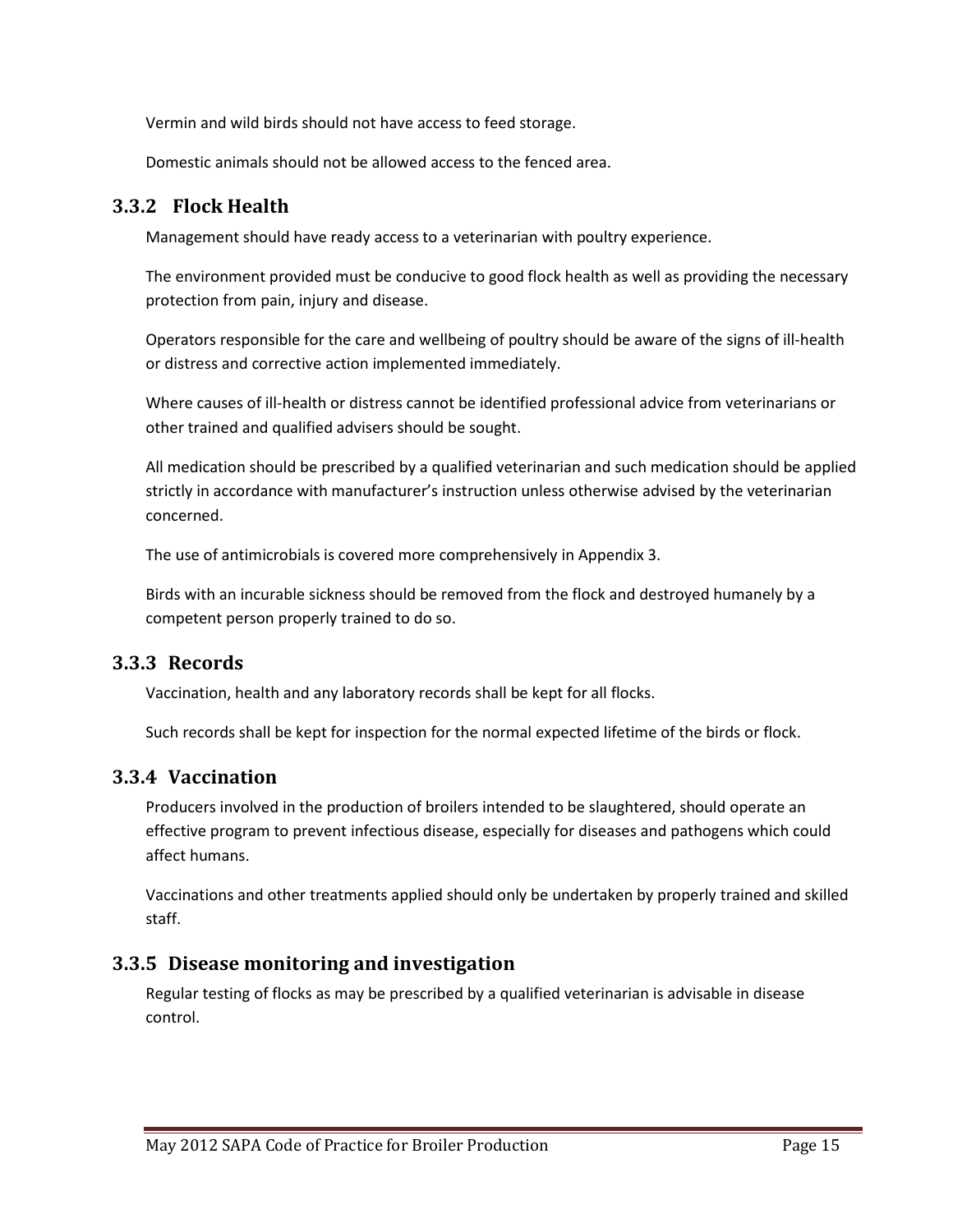### <span id="page-15-0"></span>**3.3.6 Parasite, Vermin and Insect Control**

Rearing birds kept on litter floor systems are prone to internal parasite infection. Appropriate control measures as advised by a veterinarian should be in place to combat such infestation.

Effective control of coccidiosis is possible by administering drugs via the feed or by vaccination the flock at a young age. This is advisable for birds being reared on floor systems.

Birds should be constantly monitored for other internal parasites such as worms and corrective treatment measures taken as prescribed by a veterinarian.

A well planned vermin control program should be in place taking in account particular circumstances of the operation.

Fly breeding should be controlled to the very minimum.

The cleaning and disinfecting program followed at the end of the cycle should incorporate the application of an insecticide to control litter beetle infestation.

### <span id="page-15-1"></span>**3.3.7 Biosecurity - people**

Biosecurity on all poultry operations is of the utmost importance to ensure healthy flocks perform according to the required standards.

People movement is one of the main means of transmitting disease between flocks or farms. There are different aspects of biosecurity relating to people movement in poultry operations including physical biosecurity and procedural biosecurity.

Appendix 2 set out a general practice to be followed.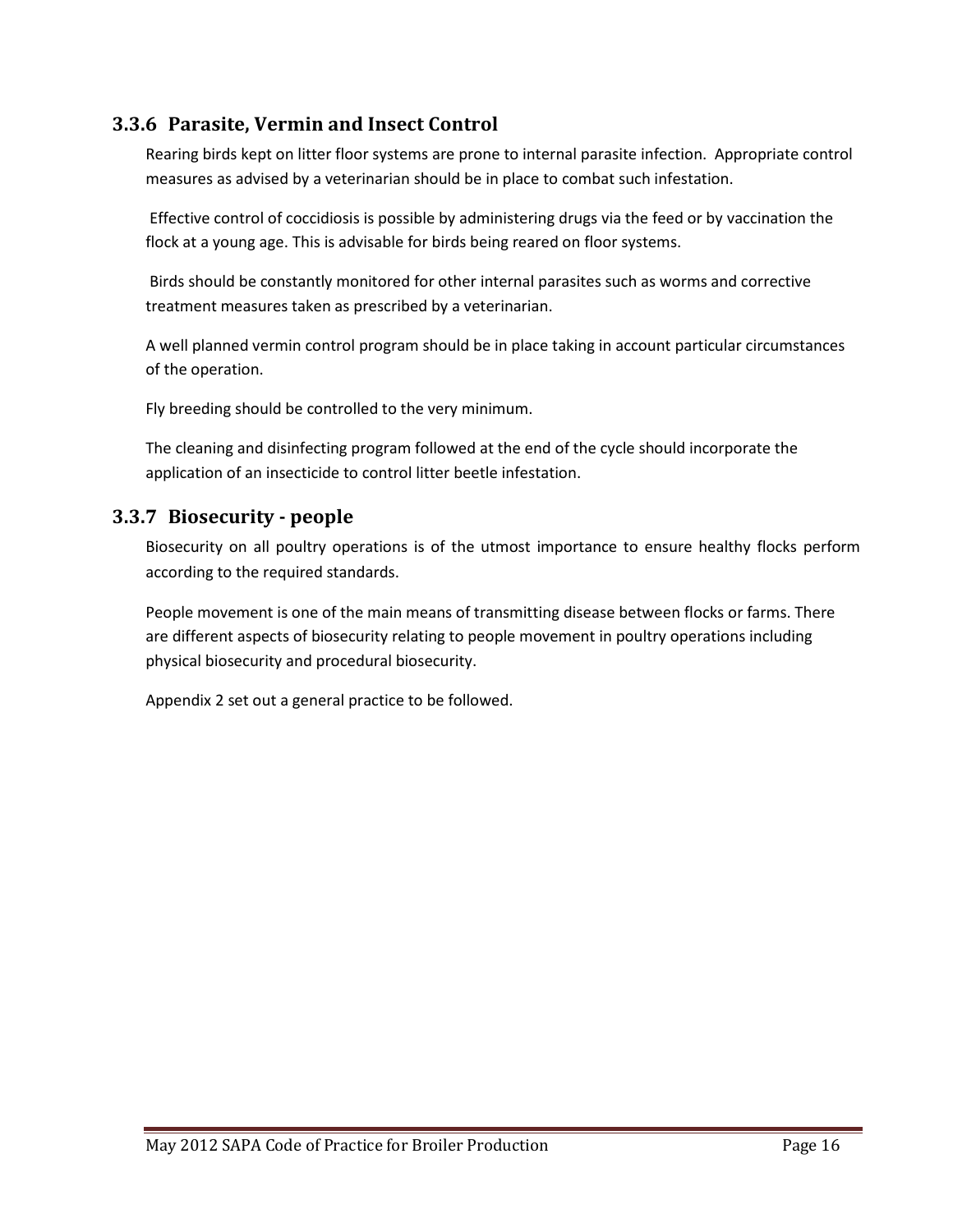## **4 Appendix 1 LIVE BIRD SALES CODE OF CONDUCT**

#### <span id="page-16-0"></span>**INTRODUCTION**

The purpose of this document **is** to regulate and improve conditions relating to the sale and handling of live birds which may include culls during production, end of lay culls and live broiler sales.

It is intended that all SAPA members who are live bird sellers will display a poster sized copy of this code at their sale premises and that a copy of this code will be given to live bird buyers with each live bird sale. Where there is a fixed purchase arrangement between a live bird buyer and the seller it is not necessary to hand out a copy of this Code with each sale but only initially and whenever the Code is amended. The sellers will also hand out copies of the NSPCA pamphlets to their customers for onward transmission to the live bird retailers.

The live bird sellers are also required to keep a register of birds sold with the register containing the quantity of birds sold, the purchaser's details (sufficient that it is possible to contact the buyer) and the health records/status of the birds sold (defined as copies of all records held on farm).

Invoices and the normal health records for birds should suffice for this register as long as they contain the information in the attached declaration else this declaration may be used. Initially this information should be supplied quarterly and SAPA will collate this information and compile a national register of live bird buyers. SAPA will thereafter, in consultation with the NSPCA, use it to attempt to educate the live bird buyers and their customers on proper animal husbandry practices at their lairages. Once we have practical experience of the use of this Code the frequency of submission might be reduced.

As a general bio-security condition it is recommended that for all multi age sites live bird sales take place from a dedicated sale area outside of the bio secure zone and that no live bird buyers are allowed into the production facilities. In the case of single age sites the additional costs and welfare risks of multiple movements should be weighed up against the bio-security risks.

The requirement for vaccination and health declarations may seem onerous but as these birds are transported across provincial boundaries it is in the industry's own interest to better manage the transmission of diseases around South Africa.

This code is designed to apply to both the sale of live broilers, culls during production, depleted broiler and layer breeders and depleted commercial laying hens. As the weight of broiler breeders and commercial laying hens and layer breeders differs considerably there are separate specifications where applicable to allow for these weight differences.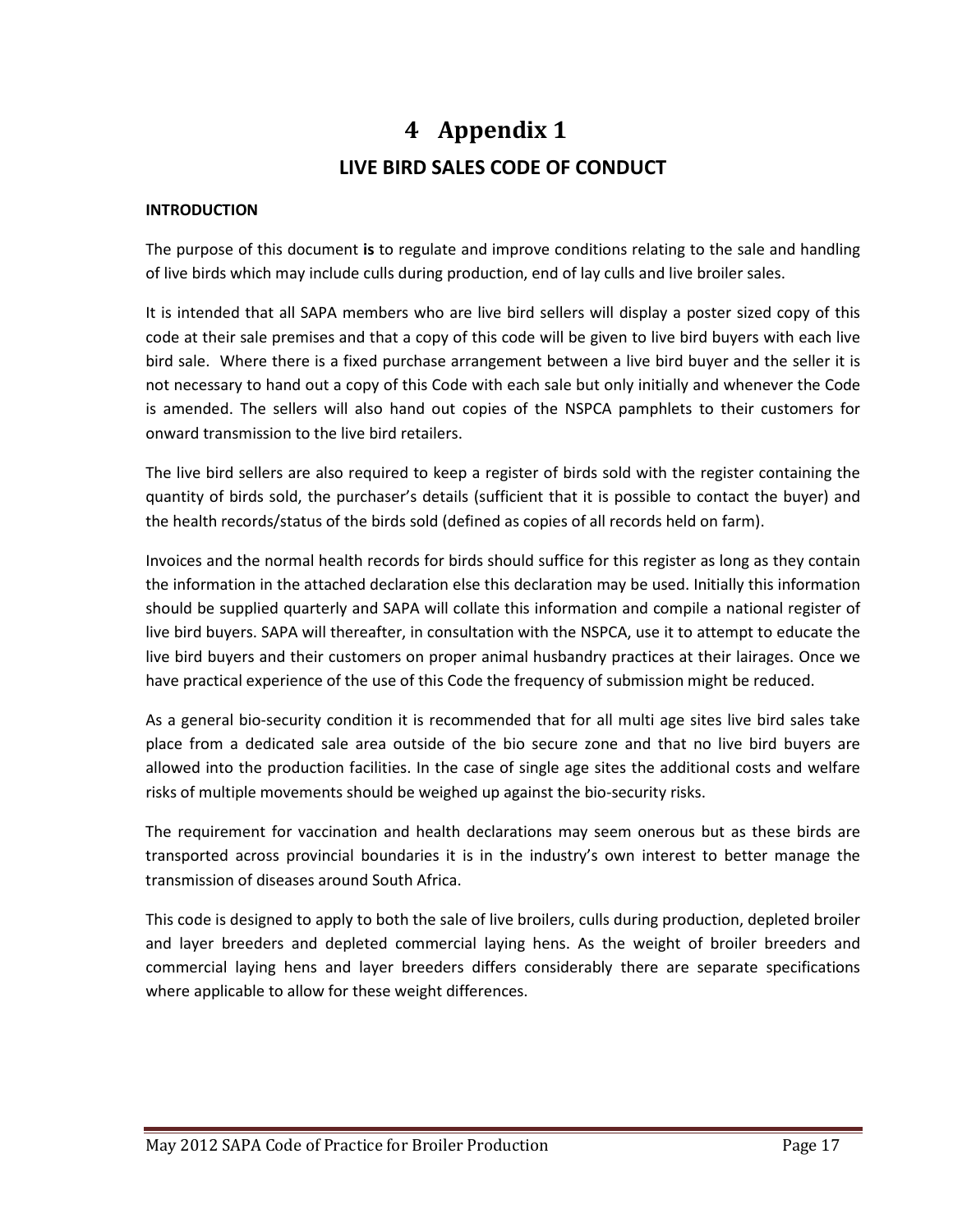## **CODE**

.

- 1. All paperwork should be completed prior to catching and loading so that the vehicle may leave the premises immediately after loading is complete.
- 2. With each batch of birds the depleted bird buyer will receive a health declaration stating that the birds originate from a flock which conforms to the requirements as per the following DAFF approved documents:
	- Movement control protocol in case of an outbreak of Newcastle disease
	- Movement control protocol in case of an outbreak of *Salmonella* Enteritidis or *Salmonella* Gallinarum / Pullorum
	- Contingency plan in the case of an outbreak of Notifiable Avian Influenza and
	- Are free of visible signs of disease at the time of catching
- 3. During hot weather, birds should be loaded and transported during the cooler parts of day either in the early morning, late afternoon or at night.
- 4. The birds should not be deprived of feed and water before transport. During the transport phase the birds must not be without food or water for more than an absolute maximum of 24 hours measured from the time of last feeding / drinking to placement in the retail live bird seller's lairage with accessible feed and water. This condition must be applied with discretion as the welfare implications of handling birds immediately post feeding must also be considered.
- 5. The birds are to be transported in clean and sanitised standard size crates (770mm long, 500mm wide, 300mm high), in trolleys or in containers that qualify for use in terms of the relevant part of SAPA's Code of Practice.This applies to both the producer and the live bird buyer. Live bird sellers should not allow the loading of birds into damaged or otherwise unsuitable containers and are also responsible to ensure that stocking densities do not exceed the guideline limits.
- 6. The number of birds per standard sizedcrate should not exceed 6 broiler breeder birds and 10 layer birds. During hot weather the number should be reduced to 5 for broiler breeders and 9 for layer birds. If other containers are used a similar stocking density should be applied.
- 7. Birds are to be treated with respect and dignity.
- 8. Birds injured on the farm must be killed humanely, cervical dislocation being an acceptable practice, conditional to the farm having staff competent to carry out the procedure. Any birds injured during transport may not be sold but must be humanely disposed of.
- 9. Birds must be caught individually. Birds will only be handled by their legs and not any other part of the body. Not more than 4 hens may be carried per person at any one time.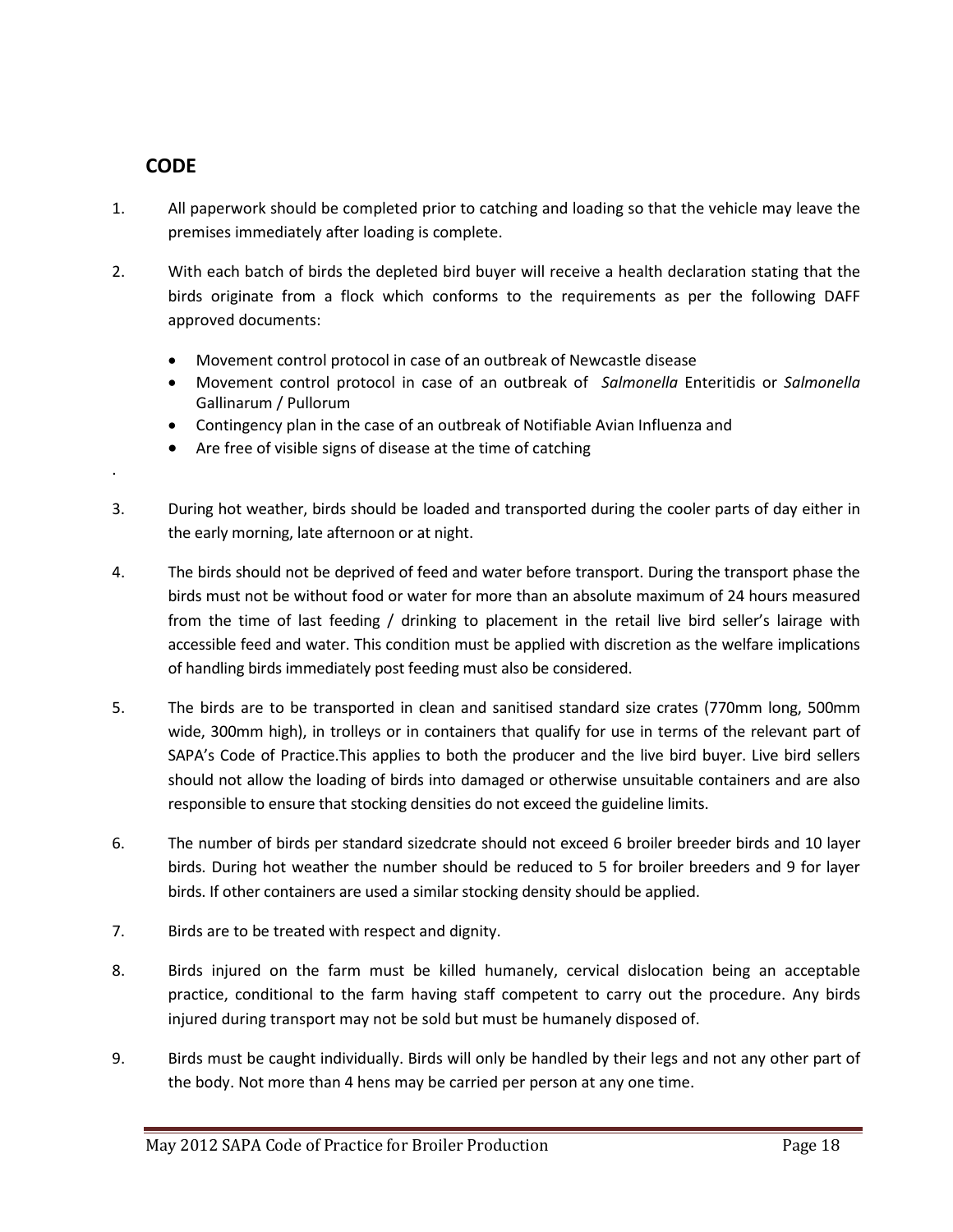- 10. The legs of the birds will not be tied as a measure of restraint when sold by any of the live bird sellers, live bird buyers or the retail live bird sellers.
- 11. The onus is on the live bird buyer to insist on healthy birds and not accept any visibly sick (or injured)birds.
- 12. The live bird buyer must ensure that the containers are properly secured on the vehicle before it leaves the premises and ensure the birds cannot escape from crates/containers during transport.
- 13. The birds must be taken to a lairage where food, water and shelter is provided or to an abattoir.
- 14. All birds must be kept in similar conditions to those in which they lived their productive lives i.e. floor based birds must be kept on floor systems and caged birds must be kept in cages. If held for longer than 24 hours in a facility, broiler breeders must be allowed free movement in a pen large enough for the purpose , this being defined as 6 birds/  $m^2$  (ca. 27kg/m<sup>2</sup>). If layer hens are to be held for longer than 24 hours in a facility they should be kept in cages complying with the SAPA Code of Practice specifications (currently 450cm<sup>2</sup>/bird floor space).
- 15. When abnormal rates of mortality occur after receipt of birds, the local State Veterinarian, or the Poultry Reference Centre at the Faculty of Veterinary Science, Onderstepoort or a consulting veterinarian should be requested to investigate the cause of the mortalities and to report to the original seller as well as the buyer.
- 16. All mortalities should be disposed of in line with local health regulations.
- 17. No mortalities will be sold or made available for human consumption.
- 18. At lairages instant decapitation (or cervical dislocation if competent staff are on site) is accepted as a means of culling injured or sick birds.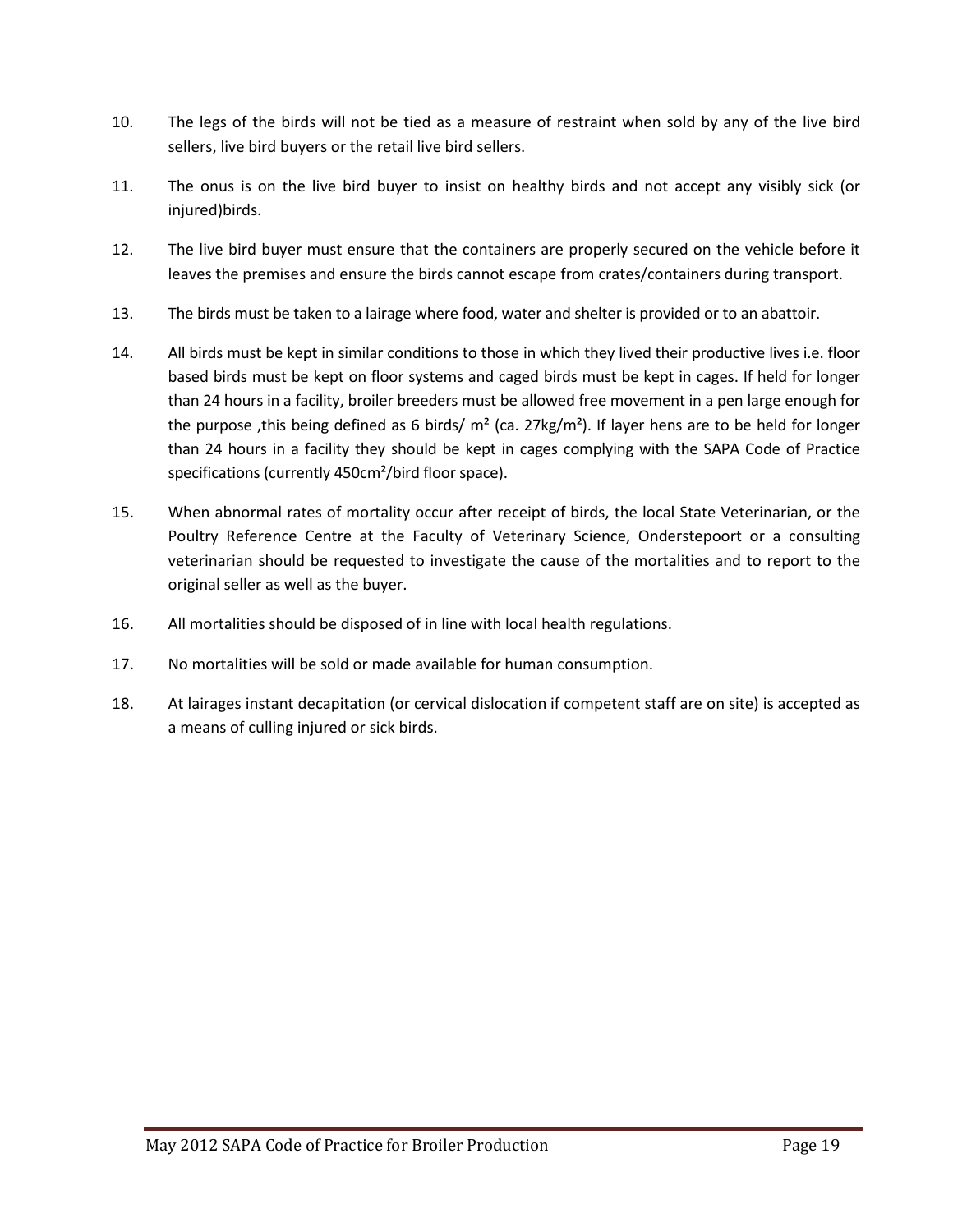#### **DECLARATION WITH REGARD TO LIVE BIRD SALES**

We hereby affirm, that at the time of catching, the flock from which the live birds to which this declaration pertains:

- 1) Were free of visible signs of disease and no abnormal mortalities have been reported in the flock of origin in the preceding 30 days.
- 2) Have been tested for notifiable Salmonellae according to the "Salmonella Movement Protocols" and complies with the requirements in the protocol.
- 3) Have been tested for notifiable Avian Influenza according to the "Contingency Plan in the case of an outbreak of notifiable avian influenza (NAI)" and complies with the requirements in the document.
- 4) Have been tested for Newcastle Disease according to the "Movement Control Protocol in case of Newcastle disease" and complies with the requirements in the protocol.
- 5) Have been handled in accordance with the current SAPA Code of Practice for Live Bird Sales.

#### **Date & time of feed withdrawal:**

**Date & time of water withdrawal:** 

**Date & time of departure from farm of origin:** 

#### **SELLER'S DETAILS**

**Type of stock: Broiler breeders / Broilers/ Layer breeders/ Spent layer birds** 

**(strike through whichever is not applicable)**

**House of origin:**

**Site of origin:** 

**Farm of origin:** 

**Magisterial district:** 

**Responsible person:** 

**Contact details: (tel / cellphone number) Signature: : ………………………………………………**

**BUYER'S DETAILS**

**Destination:**

**Magisterial district:**

**Responsible person: Signature: ……………………………………………………**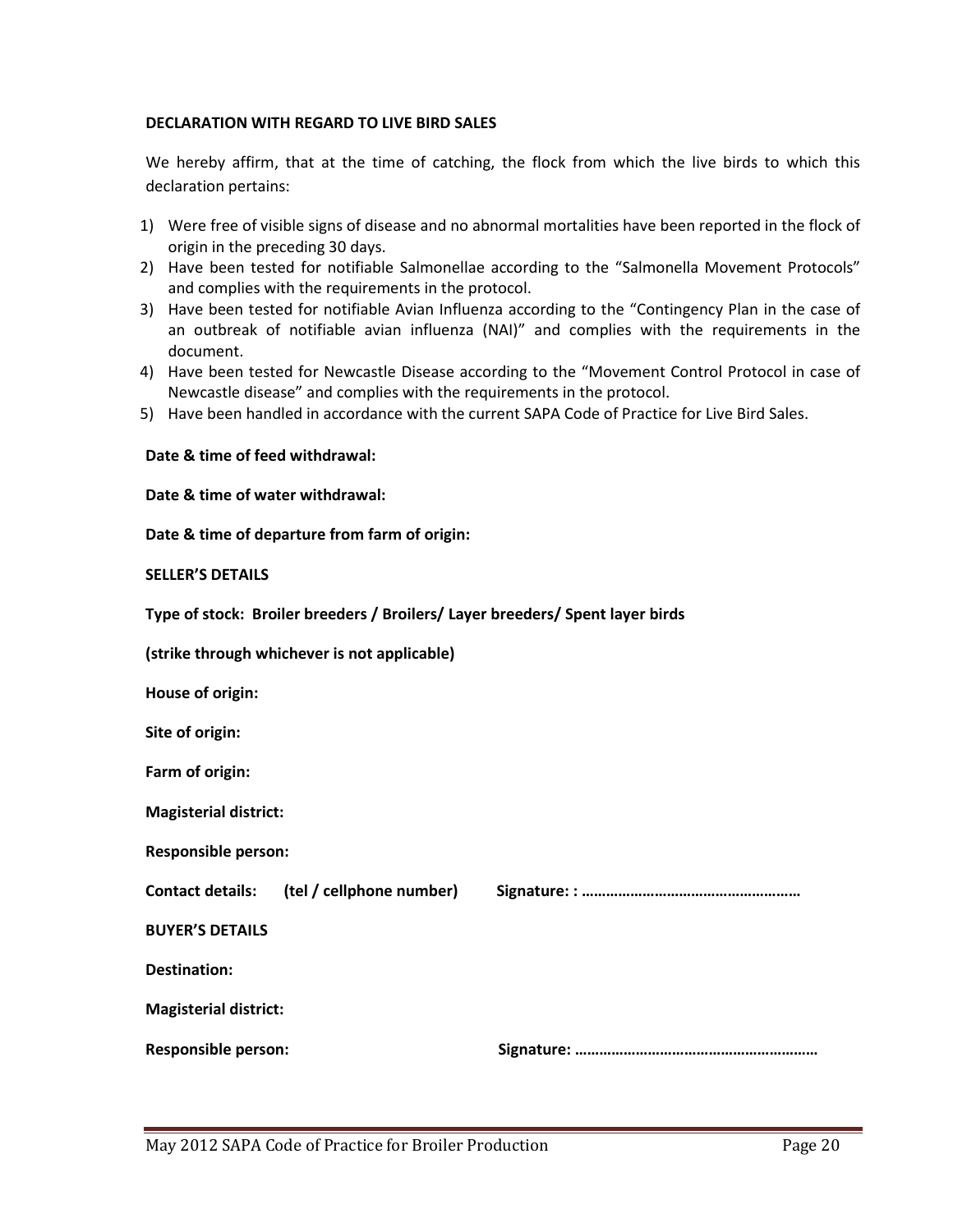## **5 Appendix 2**

## **BIOSECURITY ON POULTRY OPERATIONS - PEOPLE**

<span id="page-20-0"></span>Biosecurity in all poultry operations is of the utmost importance to ensure healthy flocks perform according to the required standards.

People movement is one of the main means of transmitting disease between flocks or farms. There are different aspects of biosecurity relating to people movement in poultry operations including physical biosecurity and procedural biosecurity.

- Geographical situation and lay-out of poultry operations.
- Restricted admission (e.g. functional fence with gates that can be locked, access control, visitors allowed only on appointment).
- Transit facilities (e.g. at the office) where private clothes and foot wear are exchanged for farm clothes and foot wear, reduce the risk of diseases being carried onto the farm on clothing or shoes.
- Shower facilities must provide effective separation between the "private clothes area" and the "site clothes area"
- Leave watches cell phones etc. outside the site.
- Spectacles must be disinfected.
- If vehicles are not disinfected, it must be left at a safe parking area a distance away from the poultry houses.
- Managers/visitors/service personnel should preferably restrict themselves to only one farm per day. The generally accepted practice of moving between flocks in a sequence from young to old or from healthy to sick unfortunately presents some risk as well. (Young birds may be infected with infectious agents not present in older birds; clinically healthy birds may be asymptomatic carriers of disease) However, moving in this sequence is undoubtedly better than moving at random
- Golden Rule: Restrict visitors to the absolute minimum.
- Unfortunately it is sometimes inevitable that visitors (e.g. Veterinarians, technicians, electricians etc.) have to visit more than one site per day. In these instances they must preferably shower in and out at every site. They must work in a young-to-old and/or healthy-to-sick sequence. NOBODY should be allowed to visit a healthy site after they have been to a diseased site.
- Foot wear disinfection or changeover of foot wear should be in place where required.

The people movement matrix can be used as a guideline to manage people movement between poultry and poultry related operations to minimise the risk of disease transmission by people.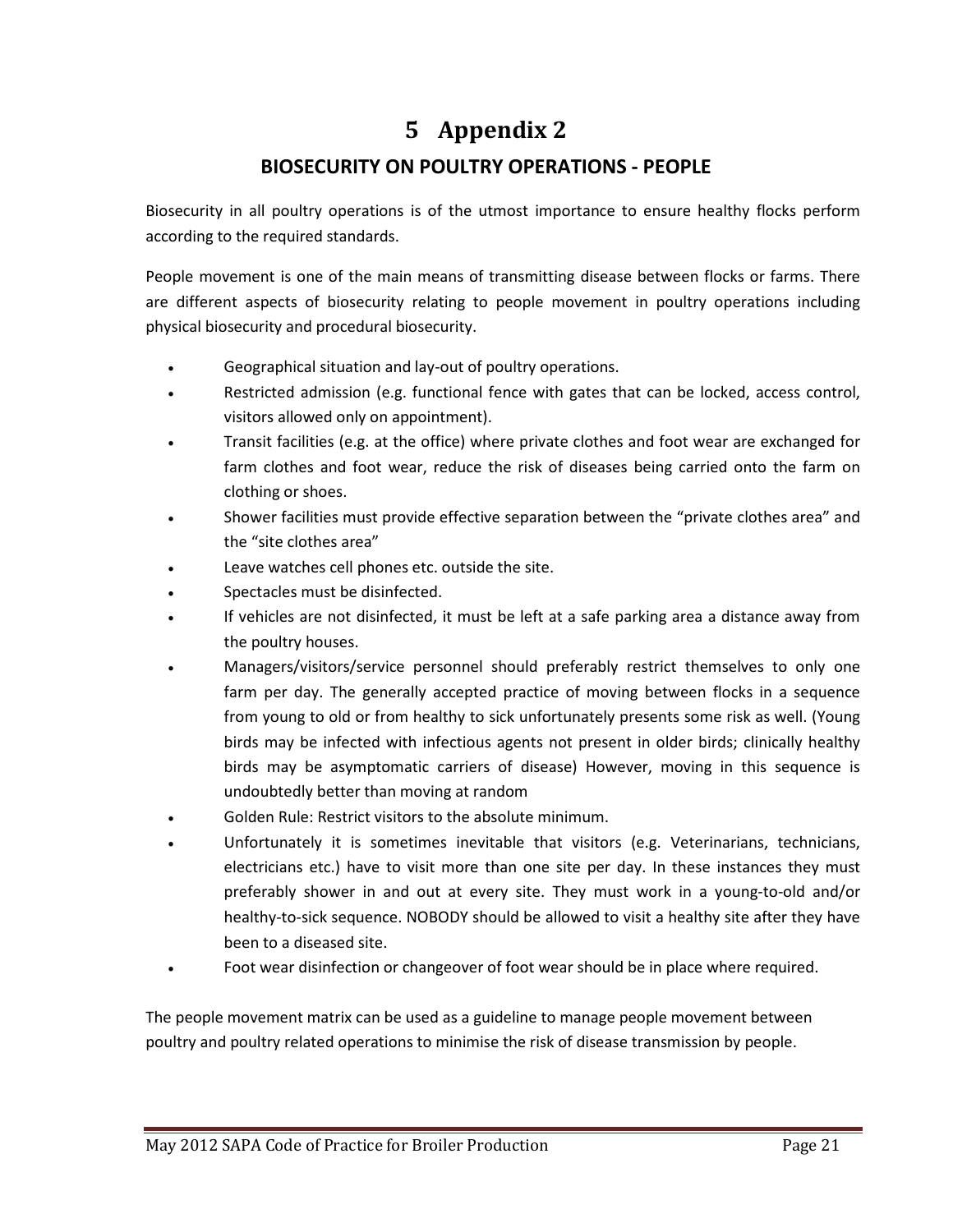| <b>FROM</b><br>TO                                   | <b>GP Quarantine</b> | GP Rearing        | GP Laying         | <b>GP Hatchery</b> | <b>Breeder Hatcherles</b>                                   | <b>Breeder Rearing</b>                 | Breeder Laying                               | <b>Brollers / Pullet</b><br>Rearing               | Commercial<br>Layers                           | Processing<br>plants |
|-----------------------------------------------------|----------------------|-------------------|-------------------|--------------------|-------------------------------------------------------------|----------------------------------------|----------------------------------------------|---------------------------------------------------|------------------------------------------------|----------------------|
| <b>GP Quarantine</b>                                | $2 \times 24$ hrs    | $2 \times 24$ hrs | $2 \times 24$ hrs | $2 \times 24$ hrs  | $2 \times 24$ hrs                                           | $2 \times 24$ hrs                      | $2 \times 24$ hrs                            | $2 \times 24$ hrs                                 | $2 \times 24$ hrs                              | $2 \times 24$ hrs    |
| <b>GP Rearing</b>                                   | Next day             | Next day          | Next day          | Same day           | Next day                                                    | Next day                               | Next day                                     | Next day                                          | Next day                                       | Same day             |
| <b>GP Laying</b>                                    | $2 \times 24$ hrs    | $2 \times 24$ hrs | Next day          | Same day           | Next day                                                    | Next day                               | Next day                                     | Next day                                          | Next day                                       | Same day             |
| <b>GP Hatchery</b>                                  | $2 \times 24$ hrs    | $2 \times 24$ hrs | Next day          | Same day           | Next day                                                    | Next day                               | Next day                                     | Next day                                          | Next day                                       | Same day             |
| Outside company:<br>Poultry/Hatchery/<br>Processing | $4 \times 24$ hrs    | $4 \times 24$ hrs | $4 \times 24$ hrs | $4 \times 24$ hrs  | $2 \times 24$ hrs                                           | $2 \times 24$ hrs                      | $2 \times 24$ hrs                            | Next day                                          | Next day                                       | Same day             |
| <b>Feed Mills</b>                                   | $4 \times 24$ hrs    | $3 \times 24$ hrs | $3 \times 24$ hrs | $3 \times 24$ hrs  | $2 \times 24$ hrs                                           | $2 \times 24$ hrs                      | $2 \times 24$ hrs                            | Next day                                          | Next day                                       | Same day             |
| <b>Breeder Rearing</b><br>(Young to Old)            | $4 \times 24$ hrs    | $3 \times 24$ hrs | $3 \times 24$ hrs | $3 \times 24$ hrs  | Same day                                                    | Same day on same<br>farm (max 2 sites) | Same day on same<br>farm<br>imax 2<br>sites) | Next day                                          | Next day                                       | Same day             |
| Breeder laying (Young<br>to Oldi                    | $4 \times 24$ hrs    | $3 \times 24$ hrs | $3 \times 24$ hrs | $3 \times 24$ hrs  | Same day                                                    | Next day                               | Same day                                     | Next day                                          | Next day                                       | Same day             |
| <b>Breeder Hatcherles</b>                           | $4 \times 24$ hrs    | $3 \times 24$ hrs | $3 \times 24$ hrs | $3 \times 24$ hrs  | Same day                                                    | $2 \times 24$ hrs                      | Next day<br>(to known positive<br>sites)     | Same day                                          | Same day                                       | Same day             |
| <b>Brollers / Pullet</b><br>Rearing                 | $4 \times 24$ hrs    | $3 \times 24$ hrs | $3 \times 24$ hrs | $3 \times 24$ hrs  | Next day (or same day with<br>Veterinary approval)          | $2 \times 24$ hrs                      | $2 \times 24$ hrs                            | Same day (Young to<br><b>Cid Healthy to Sick)</b> | Next day                                       | Same day             |
| <b>Commercial Layers</b>                            | $4 \times 24$ hrs    | $3 \times 24$ hrs | $3 \times 24$ hrs | $3 \times 24$ hrs  | Next day (or same day with<br>Veterinary approval)          | $2 \times 24$ hrs                      | $2 \times 24$ hrs                            | Next day                                          | Same day (Young<br>to Ckt; Healthy to<br>Sick) | Same day             |
| <b>Processing plants</b>                            | $4 \times 24$ hrs    | $3 \times 24$ hrs | $3 \times 24$ hrs | $3 \times 24$ hrs  | $2 \times 24$ hrs                                           | $2 \times 24$ hrs                      | $2 \times 24$ hrs                            | $2 \times 24$ hrs                                 | $2 \times 24$ hrs                              | Same day             |
| From any disease<br>positive site                   | $5 \times 24$ hrs    | $5 \times 24$ hrs | $5 \times 24$ hrs | $5 \times 24$ hrs  | Next day plus 2 x 24 hrs<br>(Own farm hatchery 1x18<br>hrs) | 2x<br>Next day plus<br>24 hrs          | Next day plus<br>$\times$ 24 hrs             | 2 Next day plus<br>$\times$ 24 hrs                | Next day plus<br>$1 \times 24$ hrs             | Same day             |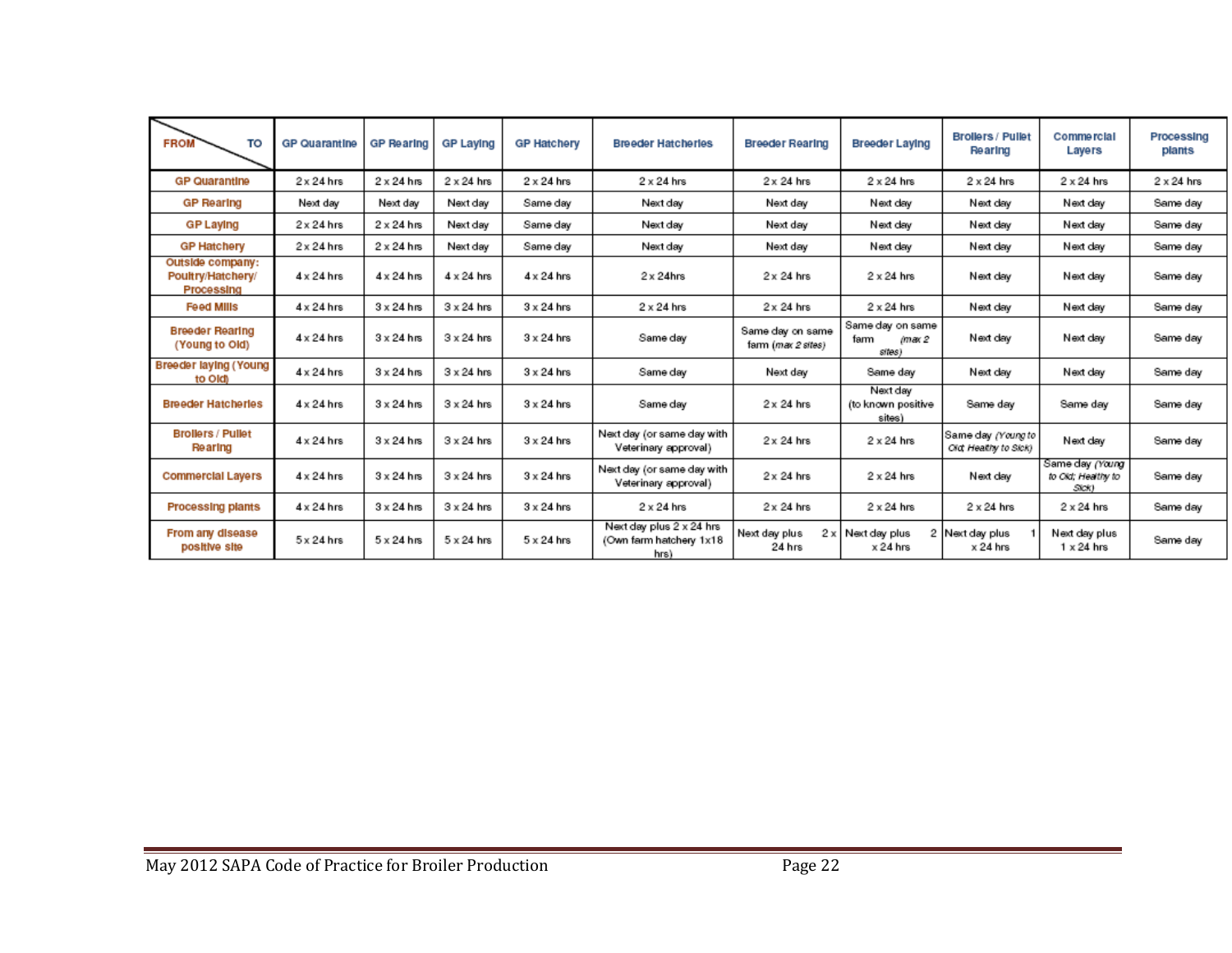## **6 Appendix 3**

## **Judicious Use of Antimicrobials in Poultry Production**

#### <span id="page-22-0"></span>**INTRODUCTION**

The use of drugs in poultry is fundamental to poultry health and well-being. Antimicrobials are needed for the relief of pain and suffering in animals. For poultry, the gains that have been made in food production capacity would not have been possible without the ability for reliable drugs to contain the threat of disease to birds. The World Health Organization stated, "Antimicrobials are vital medicines for the treatment of bacterial infections in both humans and animals. Antimicrobials have also proved to be important for sustainable livestock production and for the control of animal infections that could be passed on to humans."The benefit to human health in the proper use of antibiotics in food animals is related to the ability for these drugs to combat infectious bacteria that can be transferred to humans by either direct contact with the sick animal, consumption of food contaminated with pathogens from animals, or proliferation into the environment. However, the use of antimicrobials in food animals is not without risks.

Resistance to antimicrobials existed even before antimicrobials were used. The vast majority of drug-resistant organisms have however emerged as a result of genetic changes, acquired through mutation or transfer of genetic material during the life of the microorganisms, and subsequent selection processes. Resistance can also develop as a result of transfer of genetic material between bacteria. Resistance depends on different mechanisms and more than one mechanism may operate for the same antimicrobial. Microorganisms resistant to a certain antimicrobial may also be resistant to other antimicrobials that share a mechanism of action or attachment. Such relationships, known as cross-resistance, exist mainly between agents that are closely related chemically, but may also exist between unrelated chemicals. Microorganisms may be resistant to several unrelated antimicrobials. Use of one such antimicrobial will therefore also select for resistance to the other antimicrobials.

#### **JUDICIOUS USE**

Whenever poultry or human host is exposed to antimicrobials, there will be some degree of selection for a resistant bacterial population. Selection will depend upon the type of antimicrobial used, the number of individuals treated, the dosage regimen, and the duration of treatment. Therefore, it is vital to limit therapeutic antimicrobial use in animals and humans to those situations where they are needed.

The South African Poultry Association shares the concerns of the public, governmental departments, the South African Veterinary Association and public health community regarding the broad issue of antimicrobial resistance and specifically the potential risk of resistance developing in poultry with subsequent transfer to humans. Because of that concern and to maintain the longterm effectiveness of antimicrobials for poultry and human use and to increase the possibility of future antimicrobial drug approvals for the treatment of poultry, the South African Poultry Association committed to judicious use of antimicrobials by the poultry industry for the prevention,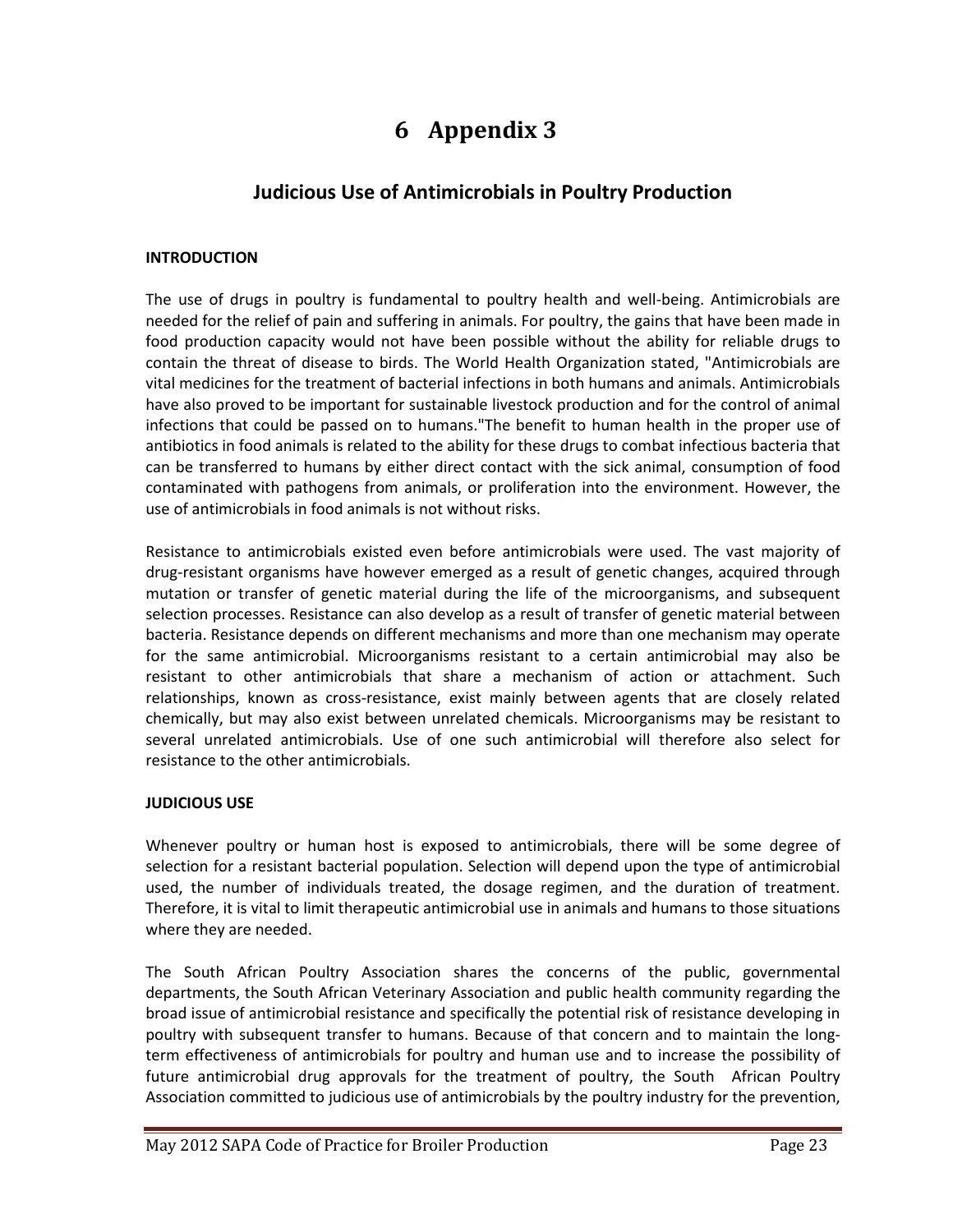control, and treatment of poultry diseases to ensure safe food for humans and better welfare for poultry.

When the decision is reached to use antimicrobials as growth promoters or for therapy, it should be prescribed by veterinarians who should strive to optimize therapeutic efficacy and minimize resistance to antimicrobials to protect public and poultry health.

Judicious use of antimicrobials is an integral part of good farming practice and should be applied in the poultry industry. It is an attitude to maximize therapeutic efficacy and minimize selection of resistant microorganisms. Judicious use principles are a guide for optimal use of antimicrobials. They should not be interpreted so restrictively as to replace the professional judgment of veterinary practitioners or to compromise poultry health or welfare. In all cases, poultry should receive prompt and effective treatment as deemed necessary by the prescribing or supervising veterinarian.

#### **Judicious Use Principles for Poultry**

#### **Preventive strategies, such as appropriate husbandry and hygiene, routine health monitoring, and immunization, should be emphasized.**

The foundation of the success in the poultry industry is through disease prevention management. Farms utilizing all-in-all-out production minimize the presence of multiple ages of flocks on farms to help in disease prevention. Biosecurity programs in place on poultry farms prevent the introduction of diseases. The use of shower/transit facilities and dedicated protective clothing prevents the introduction and spread of disease within and between farms. Preventative disease programs based on vaccination strategies reduce disease outbreaks in poultry. The poultry industry is the leader in novel vaccination procedures for vaccination of large numbers of poultry. Breeder, layer and broiler flocks are monitored for protective response to vaccinations. Serological monitoring of disease exposure forms the basis of strategic vaccination programs.

#### **Other therapeutic options should be considered prior to antimicrobial therapy.**

The poultry industry approaches the treatment of diseases with antimicrobial agents very seriously. Because of the cost of disease treatment with antimicrobials, therapeutic antimicrobial intervention is used only as a tool to treat active disease. Management adjustments are made when disease outbreaks occur by reacting to environmental temperature, ventilation, and litter moisture to minimize the impact of any disease condition in flocks. Supportive therapy with vitamins and electrolytes are utilized in some cases of disease outbreaks. All of the above strategies help in preventing the use of antimicrobials for treatment.

#### **Judicious use of antimicrobials, when under the direction of a veterinarian, should meet all requirements of a valid veterinarian-client-patient relationship.**

Poultry veterinarians, in integrated companies or contracted to poultry operations, closely monitor antimicrobial use in their poultry flocks. They maintain close contact with service technicians and managers related to the use of antimicrobials. Veterinarians are involved in the training of all individuals that will ultimately be following veterinary directions for antimicrobial use.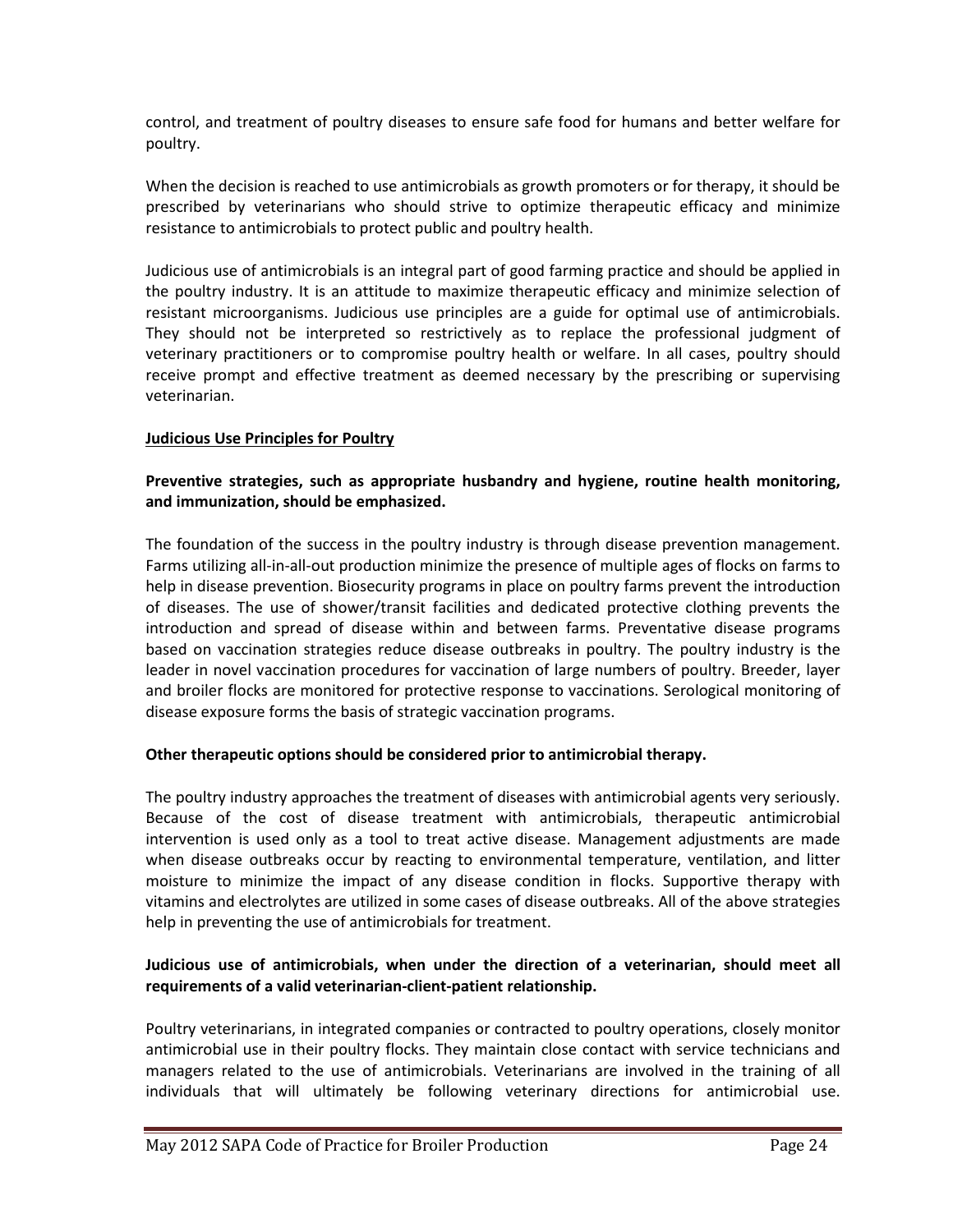Antimicrobials are used always under the direction and knowledge of the company veterinarian or veterinary consultant.

#### **Prescription (Medicines and Related Substances Control Act, no. 101 of 1965) use of antimicrobials.**

Veterinarians in integrated poultry companies or contracted to poultry operations are responsible for the prescription and supervision of the use of these products in the poultry industry.

#### **Extra labelor compounded antimicrobial therapy must be prescribed only in accordance with the Veterinary and Para-veterinary professions Act, no. 19 of 1982***,* **Medicines and Related Substances Control Act, no. 101 of 1965 and Pharmacy Act, no. 35 of 1974withtheir relevant regulations.**

Veterinarians in integrated poultry companies or contracted to poultry operations strive to use antimicrobials at labeled indications and dosage. With the abuse of antimicrobials, especially those registered under Act 36 of 1947, resistance developed to many of the products, which from time to time necessitates the extra label use of other registered products or for products to be compounded to treat specific disease problems in specific flocks. When prescribing extra labeler compounded antimicrobials, it is performed in compliance with the relevant acts and guidelines.

#### **Over The Counter – (OTC) (FERTILIZERS, FARM FEEDS, AGRICULTURAL REMEDIES AND STOCKREMEDIES Act 36 of 1947) antimicrobials and feed additives must be applied according to the indications, dosage and withdrawal periods specified by the registration holder.**

Feed additives and certain in feed as well as water medication are available over the counter in South Africa. The use of these products is not by law under veterinary supervision which led to the abuse of certain antimicrobials with resultant development of resistance to the active pharmaceutical compounds. It is therefore of the utmost importance that the poultry industry uses these products in a responsible way.

#### **Antimicrobials considered important in treating refractory infections in human or veterinary medicine should be used in poultry only after careful review and reasonable justification. Consider using other antimicrobials for initial therapy.**

SAPA recognize the importance of antimicrobial resistance in both human and veterinary medicine. Important antimicrobials used in both poultry and humans are held in reserve to minimize the rate of resistance development. Antimicrobials such as the quinolone-group should be held in reserve for the treatment of bacterial disease refractory to other antimicrobials.

#### **Utilize culture and susceptibility results to aid in the selection of antimicrobials when clinically relevant.**

Before antimicrobial therapy is initiated, based on mortality and morbidity, typically affected birds are euthanized and samples taken for bacterial culture and susceptibility testing (either